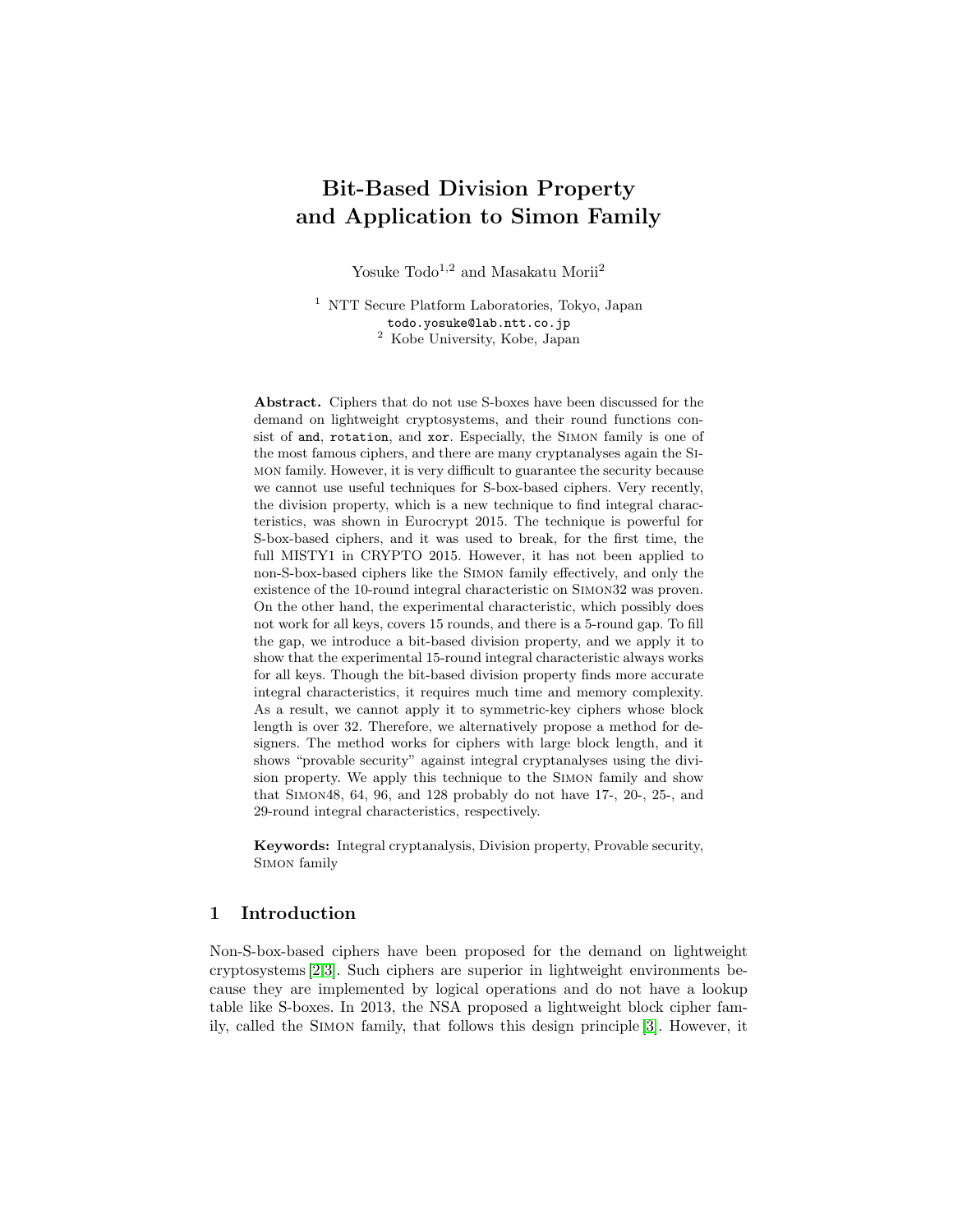#### 2 Yosuke Todo and Masakatu Morii

| <b>Methods</b>                     |    | #Rounds Balanced bit (right half) Reference |         |
|------------------------------------|----|---------------------------------------------|---------|
| Experiment (no proof)              | 15 | (?b??, ????, b???, ???b)                    | [18]    |
| <b>Division</b>                    | 10 | $\vert$ (bbbb, bbbb, bbbb, bbbb) $\vert$    | [17]    |
| Conventional bit-based division    | 14 | $\vert$ (bbbb, bbbb, bbbb, bbbb)            | Sect. 3 |
| Bit-based division using 3 subsets | 15 | (?b??, ????, b???, ???b)                    | Sect. 4 |

<span id="page-1-1"></span>Table 1. Integral characteristics on Simon32

is too difficult to guarantee the security against several cryptanalyses because we cannot use many useful techniques for S-box-based ciphers. Therefore, many cryptanalyses have been proposed against the Simon family, e.g., [\[1](#page-18-2)[,5,](#page-19-2)[6,](#page-19-3)[10,](#page-19-4)[15](#page-19-5)[,18\]](#page-19-0), and the designers recently summarized cryptanalyses in [\[4\]](#page-19-6). In this paper, we investigate the security of non-S-box-based ciphers against integral cryptanalyses and illustrate our methods on the Simon family.

Division Property Very recently, the division property, which is a new technique to find integral characteristics [\[9\]](#page-19-7), was proposed in Eurocrypt 2015 [\[17\]](#page-19-1). The new technique permitted us to find a 6-round integral characteristic on MISTY1 in CRYPTO 2015, leading to the first complete theoretical cryptanalysis of the full MISTY1 [\[16\]](#page-19-8). Moreover, this technique was applied to generalized Feistel structures in [\[20\]](#page-19-9), leading to improved integral cryptanalyses against LBlock and TWINE. The division property also proves integral characteristics on the Simon family in [\[17\]](#page-19-1), and Simon32, 48, 64, 96, and 128 have 9-, 11- , 11-, 1[3](#page-1-0)-, 13-round integral characteristics, respectively<sup>3</sup>. However, the round function is regarded as any function of degree 2. Therefore, we can expect that integral characteristics can be extended to more rounds if one is able to exploit the concrete structure of the round function. In fact, the experimental integral characteristic, which possibly does not work for all keys, covers 15 rounds [\[18\]](#page-19-0), and there is a large gap between the proved characteristic and experimental one.

Our Contribution The round function of the Simon family is regarded as any function of degree 2 in [\[17\]](#page-19-1) because we cannot decompose the round function into several sub blocks like S-boxes. However, we can decompose the round function into every bit, and we call the division property that focuses on every bit a bit-based division property.

First, we apply the conventional bit-based division property to Simon32, which is not against the definition of the division property. Therefore, we can directly use the propagation rules of the division property. As a result, the conventional bit-based division property proves that Simon32 has a 14-round integral characteristic. However, there is still a gap of one round between the proof and experiment. Namely, this means that either the experimental 15-round characteristic does not work for all keys or the conventional bit-based division

<span id="page-1-0"></span><sup>&</sup>lt;sup>3</sup> Since the round key is XORed after the round function in SIMON, we can trivially get one-round extended integral characteristics.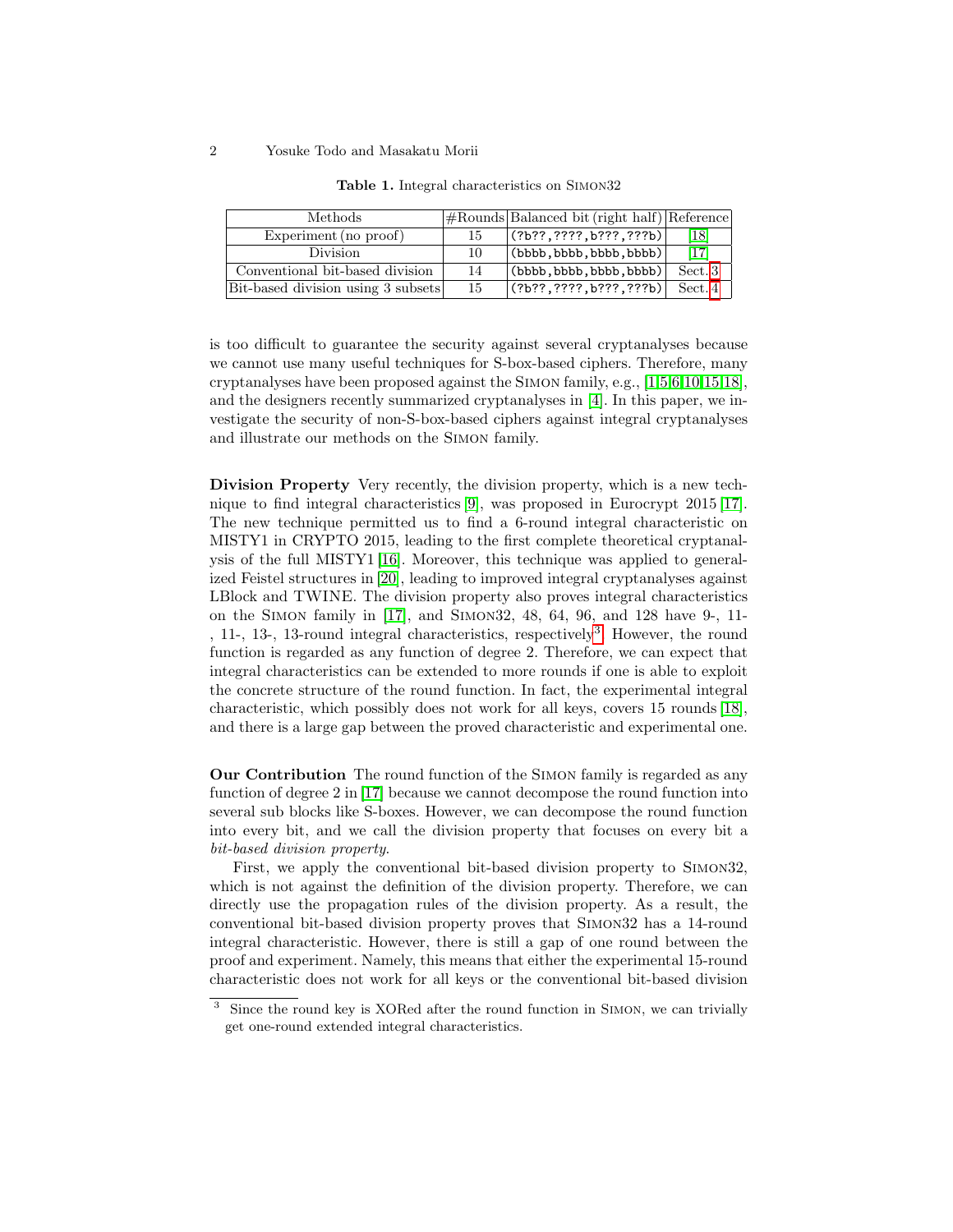<span id="page-2-0"></span>Table 2. Provable secure number of rounds for the Simon family

| Ciphers                                                                   |  | SIMON48 SIMON64 SIMON96 SIMON128 reference |      |
|---------------------------------------------------------------------------|--|--------------------------------------------|------|
| Vulnerable number 14 rounds 17 rounds 21 rounds 25 rounds                 |  |                                            | [21] |
| Provable security 17 rounds 20 rounds $25$ rounds $ 29$ rounds this paper |  |                                            |      |

property cannot find the accurate characteristic. As a result, we conclude that the conventional bit-based division property is insufficient to find the accurate characteristic. The conventional division property divides the set of  $u$  according to whether the parity becomes 0 or unknown [\[17\]](#page-19-1). However, we should divide the set of  $u$  according to whether the parity becomes  $0, 1$ , or unknown because we can also exploit the fact that the parity is not only 0 but also 1. To exploit this fact, we newly introduce a variant of the bit-based division property, which divides the set of  $\boldsymbol{u}$  into three subsets. Since the variant is completely different from the definition of the conventional division property, we show the propagation characteristic also. Finally, we apply the variant to Simon32 and show that the experimental 15-round characteristic always works for all keys. The proved characteristic is the completely same as the experimental one including the position of balanced bits. Table [1](#page-1-1) shows the comparison of integral characteristics, where balanced and unknown bits are labeled as **b** and **?**, respectively.

Although the bit-based division property can find more accurate integral characteristics, their propagations require much time and memory complexity. When we evaluate the propagation for  $n$ -bit block ciphers, it roughly requires  $2<sup>n</sup>$  complexity because the bit-based division property has to manage the set of *n*-dimensional vectors whose elements take values in  $\mathbb{F}_2$ . This is feasible for Simon32 because the block length is 32 bits, but it is infeasible for other Simon family members. Therefore, we introduce a new technique, which is useful for designers but is not useful for attackers. We call this technique a *lazy prop*agation, where we evaluate only a part of all propagations. The lazy propagation cannot find the integral characteristic, but it can evaluate the number of rounds that the bit-based division property cannot find integral characteristics even if we can evaluate the accurate propagation. Namely, the technique shows "provable security" for the integral cryptanalysis using the division property, and we expect that it becomes a useful technique for designers. Our provable security guarantees the security against only the integral cryptanalysis using the division property, and it does not always guarantee the security against all integral-like cryptanalyses. However, for Simon32, the bit-based division property can find the accurate integral characteristic. Therefore, we expect that it also finds the best integral characteristic for the other Simon family if it is feasible. Table [2](#page-2-0) shows the number of rounds of Simon48, 64, 96, and 128, where the division property never finds integral characteristics. As a result, we expect that Simon48, 64, 96, and 128 do not have 17-, 20-, 25-, and 29-round integral characteristics, respectively<sup>[4](#page-2-1)</sup>. Moreover, as the comparison, Table [2](#page-2-0) also shows

<span id="page-2-1"></span><sup>&</sup>lt;sup>4</sup> If we truly guarantee the security against integral attack, we have to consider the key recovery part.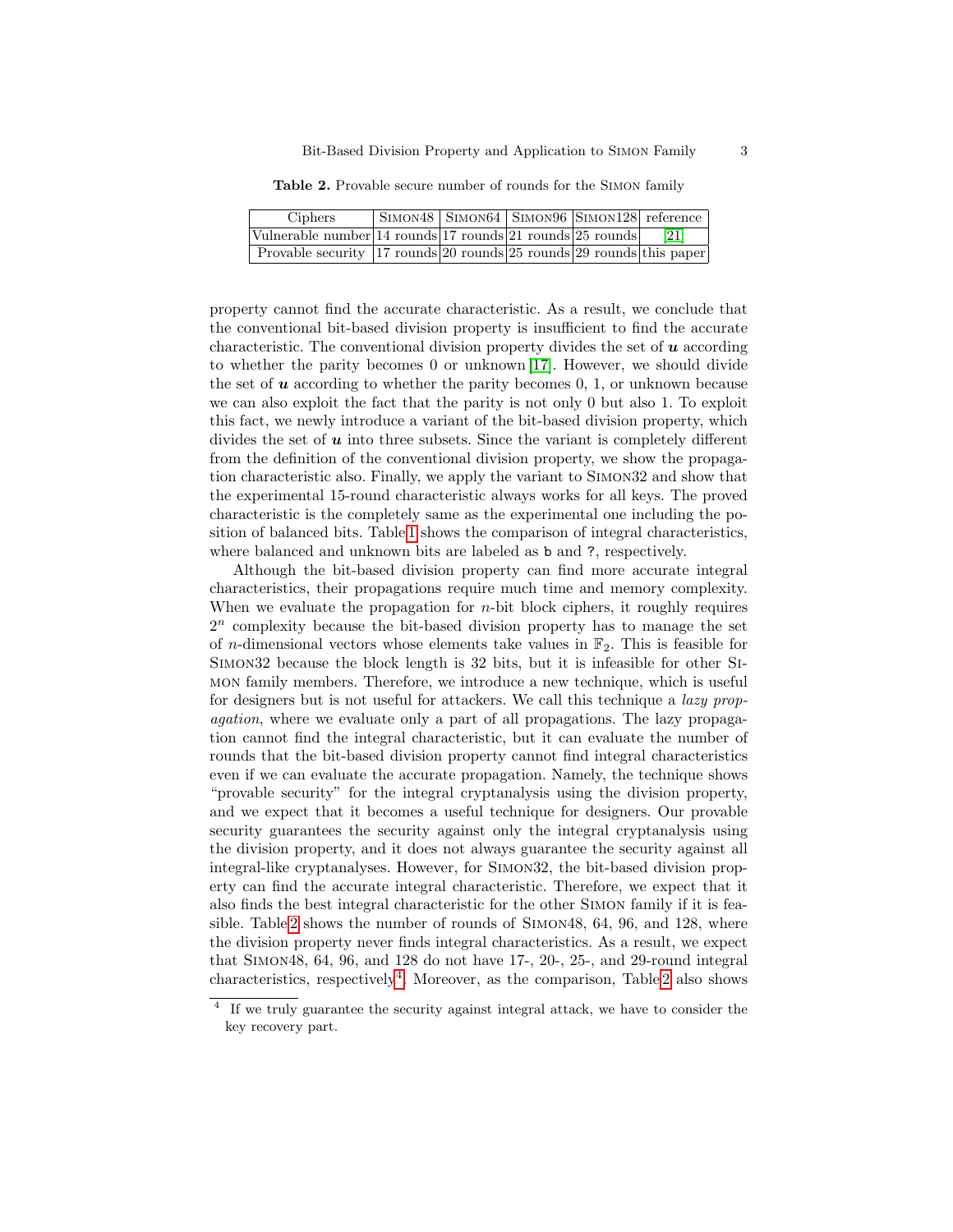the number of rounds that Simon48, 64, 96, and 128 have integral characteristics [\[21\]](#page-19-10).

# 2 Preliminaries

# 2.1 Notations

We make the distinction between the addition of  $\mathbb{F}_2^n$  and addition of  $\mathbb{Z}$ , and we use  $\oplus$  and  $+$  as the addition of  $\mathbb{F}_2^n$  and addition of  $\mathbb{Z}$ , respectively. For any  $a \in \mathbb{F}_2^n$ , the *i*th element is expressed in  $a[i]$ , and the Hamming weight  $w(a)$  is calculated as  $w(a) = \sum_{i=1}^n a[i]$ . For any  $a \in (\mathbb{F}_2^{n_1} \times \mathbb{F}_2^{n_2} \times \cdots \times \mathbb{F}_2^{n_m})$ , the vectorial Hamming weight of **a** is defined as  $W(\boldsymbol{a}) = (w(a_1), w(a_2), \ldots, w(a_m)) \in \mathbb{Z}^m$ . Moreover, for any  $k \in \mathbb{Z}^m$  and  $k' \in \mathbb{Z}^m$ , we define  $k \succeq k'$  if  $k_i \geq k'_i$  for all i. Otherwise,  $k \nleq k'$ . In this paper, we often treat the set of k, and K denotes this set. Then, let |K| be the number of vectors. We simply write  $\mathbb{K} \leftarrow k$  when  $\mathbb{K} := \mathbb{K} \cup \{k\}.$ Moreover, we simply write  $\mathbb{K} \stackrel{\mathbf{x}}{\leftarrow} \mathbf{k}$ , where the new K computed as

$$
\mathbb{K} := \begin{cases} \mathbb{K} \cup \{k\} & \text{if the original } \mathbb{K} \text{ does not include } k, \\ \mathbb{K} \setminus \{k\} & \text{if the original } \mathbb{K} \text{ includes } k. \end{cases}
$$

## 2.2 Integral Attack

The integral attack was first introduced by Daemen et al. to evaluate the security of Square [\[7\]](#page-19-11), and then it was formalized by Knudsen and Wagner [\[9\]](#page-19-7). Attackers first prepare  $N$  chosen plaintexts and encrypt them  $R$  rounds. If the XOR of all encrypted texts becomes 0, we say that the cipher has an R-round integral characteristic with  $N$  chosen plaintexts. Finally, we analyze the entire cipher by using the integral characteristic. Therefore, it is very important to find integral characteristic. There are two main approaches to find integral characteristics. The first one is the propagation of the integral property [\[9\]](#page-19-7) and the second one is based on the degree estimation [\[8](#page-19-12)[,11\]](#page-19-13).

## <span id="page-3-0"></span>2.3 Division Property

The division property, which was proposed in [\[17\]](#page-19-1), is a new method to find integral characteristics. This section briefly shows the definition and propagation rules. Please refer to [\[17\]](#page-19-1) in detail.

Bit Product Function The division property of a multiset is evaluated by using the bit product function defined as follows. Let  $\pi_u : \mathbb{F}_2^n \to \mathbb{F}_2$  be a bit product function for any  $u \in \mathbb{F}_2^n$ . Let  $x \in \mathbb{F}_2^n$  be the input, and  $\pi_u(x)$  is the AND of  $x[i]$  satisfying  $u[i] = 1$ , i.e., it is defined as

$$
\pi_u(x) := \prod_{i=1}^n x[i]^{u[i]}.
$$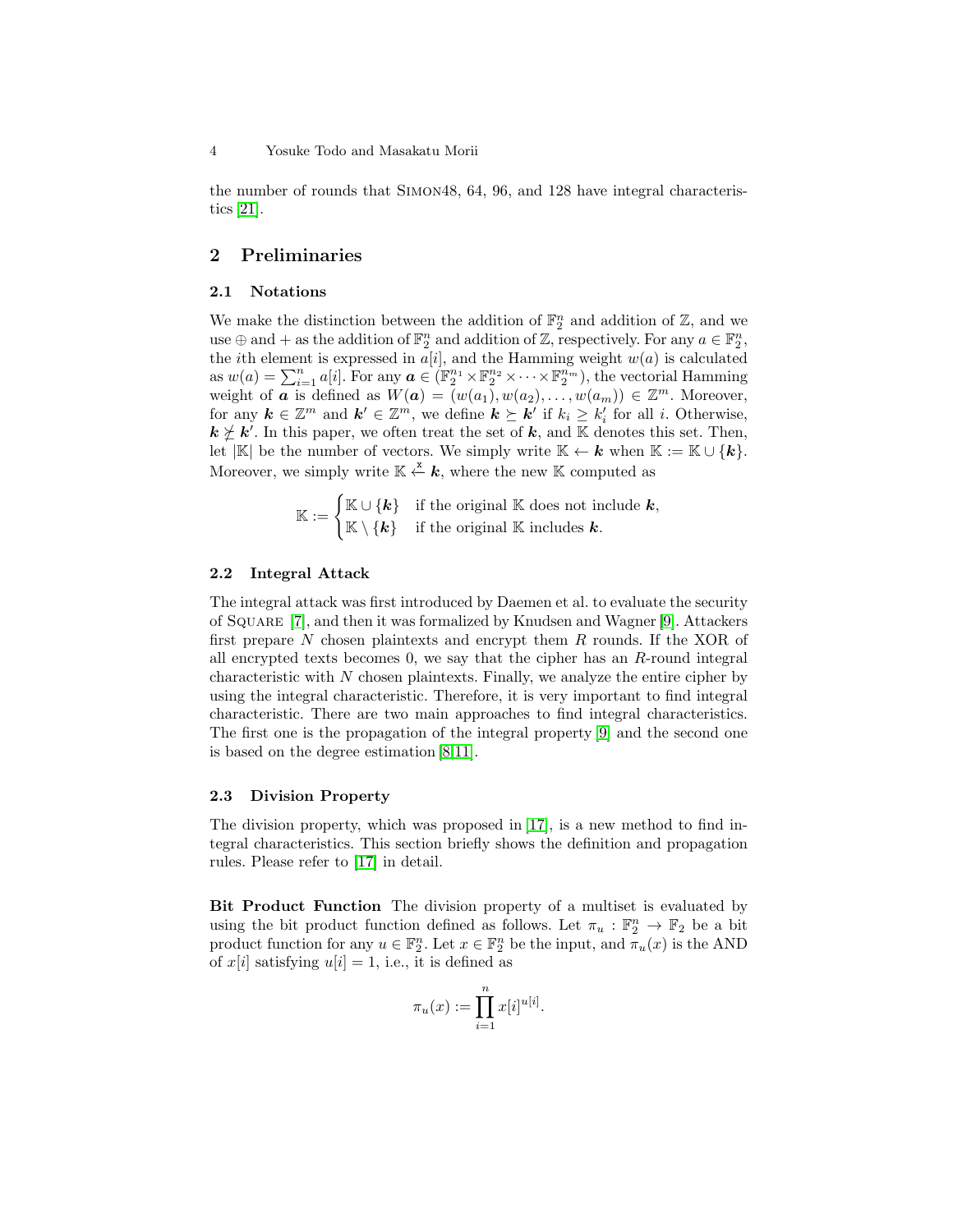Notice that  $x[i]^1 = x[i]$  and  $x[i]^0 = 1$ . Let  $\pi_u : (\mathbb{F}_2^{n_1} \times \mathbb{F}_2^{n_2} \times \cdots \times \mathbb{F}_2^{n_m}) \to \mathbb{F}_2$ be a bit product function for any  $u \in (\mathbb{F}_2^{n_1} \times \mathbb{F}_2^{n_2} \times \cdots \times \mathbb{F}_2^{n_m})$ . Let  $x \in (\mathbb{F}_2^{n_1} \times \mathbb{F}_2^{n_2} \times \cdots \times \mathbb{F}_2^{n_m})$  $\mathbb{F}_2^{n_2} \times \cdots \times \mathbb{F}_2^{n_m}$ ) be the input, and  $\pi_u(x)$  is defined as

$$
\pi_{\mathbf{u}}(\mathbf{x}) := \prod_{i=1}^m \pi_{u_i}(x_i).
$$

The bit product function also appears in the Algebraic Normal Form (ANF) of a Boolean function. The ANF of a Boolean function  $f$  is represented as

$$
f(x) = \bigoplus_{u \in \mathbb{F}_2^n} a_u^f \left( \prod_{i=1}^n x[i]^{u[i]} \right) = \bigoplus_{u \in \mathbb{F}_2^n} a_u^f \pi_u(x),
$$

where  $a_u^f \in \mathbb{F}_2$  is a constant value depending on f and u.

## Definition of Division Property

**Definition 1 (Division Property [\[17\]](#page-19-1)).** Let  $X$  be a multiset whose elements take a value of  $(\mathbb{F}_2^{n_1} \times \mathbb{F}_2^{n_2} \times \cdots \times \mathbb{F}_2^{n_m})$ . When the multiset X has the division property  $\mathcal{D}^{n_1,n_2,...,\tilde{n}_m}_{\mathbb{K}}$ , where  $\mathbb K$  denotes a set of m-dimensional vectors whose ith element takes a value between 0 and  $n_i$ , it fulfils the following conditions:

$$
\bigoplus_{\boldsymbol{x}\in\mathbb{X}}\pi_{\boldsymbol{u}}(\boldsymbol{x})=\begin{cases}\text{unknown} & \text{if there are } \boldsymbol{k}\in\mathbb{K} \text{ s.t. } W(\boldsymbol{u})\succeq \boldsymbol{k},\\ 0 & \text{otherwise.}\end{cases}
$$

See [\[17\]](#page-19-1) to better understand the concept in detail, and [\[14\]](#page-19-14) and [\[16\]](#page-19-8) help readers understand the division property. In this paper, the division property for  $(\mathbb{F}_2^n)^m$ is referred to as  $\mathcal{D}_{\mathbb{K}}^{n^m}$  for the simplicity<sup>[5](#page-4-0)</sup>. If there are  $k \in \mathbb{K}$  and  $k' \in \mathbb{K}$  satisfying  $k \succeq k'$  in the division property  $\mathcal{D}_{\mathbb{K}}^{n_1,n_2,...,n_m}$ , k can be removed from K because the vector  $k$  is redundant.

Propagation Rules of Division Property Some propagation rules for the division property are proven in [\[17\]](#page-19-1), and the rules are summarized in [\[16\]](#page-19-8) as follows.

**Rule 1 (Substitution)** Let F be a function that consists of  $m$  S-boxes, where the bit length and the algebraic degree of the *i*th S-box is  $n_i$  bits and  $d_i$ , respectively. The input and output take a value of  $(\mathbb{F}_2^{n_1} \times \mathbb{F}_2^{n_2} \times \cdots \times \mathbb{F}_2^{n_m})$ , and  $X$  and  $Y$  denote the input multiset and output multiset, respectively. Assuming that the multiset X has the division property  $\mathcal{D}^{n_1,n_2,\ldots,n_m}_{\mathbb{K}}$ , the division property of the multiset Y is  $\mathcal{D}^{n_1, n_2, ..., n_m}_{\mathbb{K}'}$  as

$$
\mathbb{K}' \leftarrow \left( \left\lceil \frac{k_1}{d_1} \right\rceil, \left\lceil \frac{k_2}{d_2} \right\rceil, \ldots, \left\lceil \frac{k_m}{d_m} \right\rceil \right), \ \ \forall \mathbf{k} \in \mathbb{K}.
$$

Here, when the *i*th S-box is bijective and  $k_i = n_i$ , the *i*th element of the propagated property becomes  $n_i$  not  $\lceil n_i/d_i \rceil$ .

<span id="page-4-0"></span><sup>&</sup>lt;sup>5</sup> In [\[17\]](#page-19-1), the division property was referred to as  $\mathcal{D}_{\mathbb{K}}^{n,m}$ .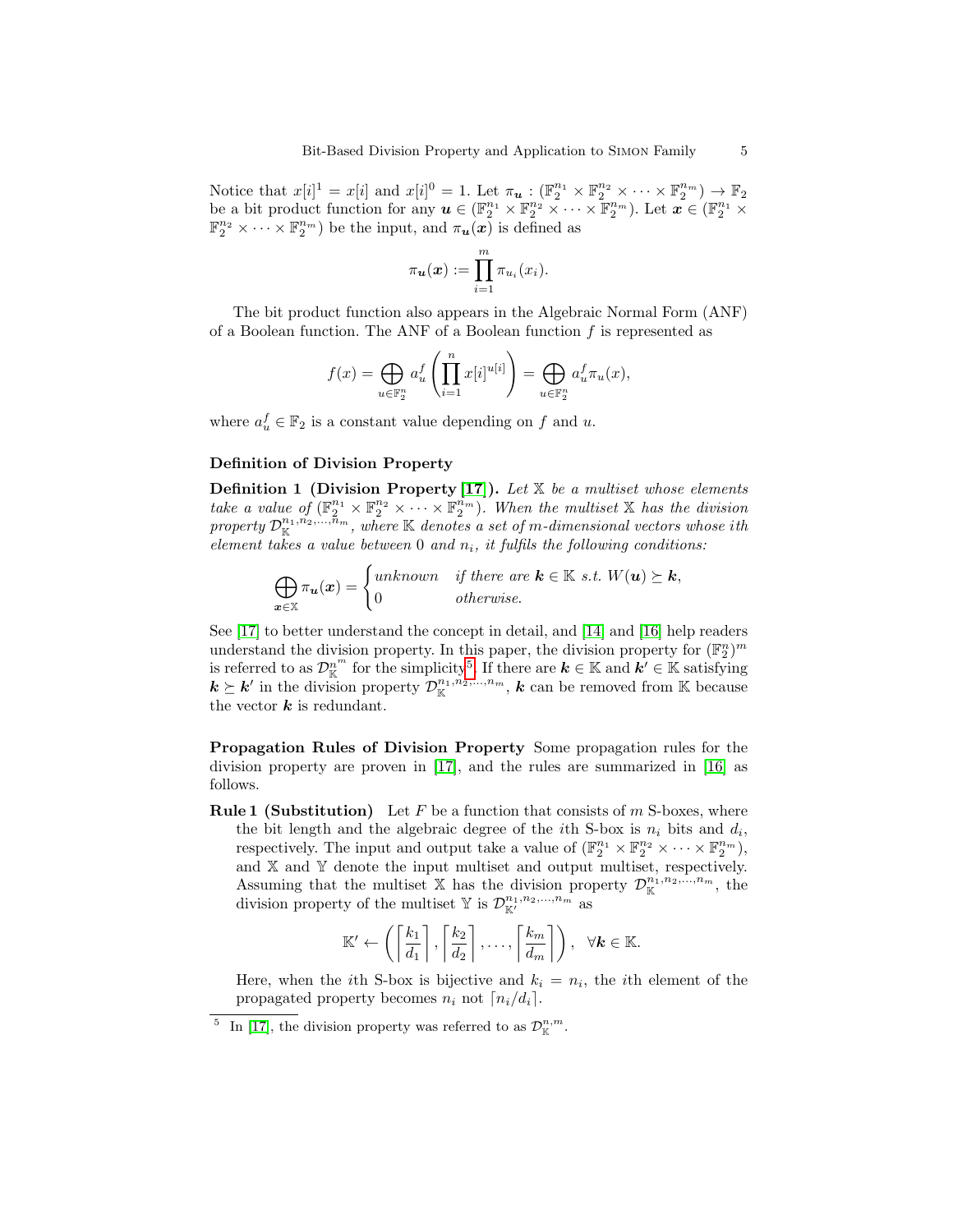**Rule 2 (Copy)** Let F be a copy function, where the input x takes a value of  $\mathbb{F}_2^n$  and the output is calculated as  $(y_1, y_2) = (x, x)$ . Let X and Y be the input multiset and output multiset, respectively. Assuming that the multiset X has the division property  $\mathcal{D}_k^n$ , the division property of the multiset Y is  $\mathcal{D}^{n,n}_{\mathbb{K}'}$  as

$$
\mathbb{K}' \leftarrow (k - i, i), \text{ for } 0 \le i \le k.
$$

**Rule 3 (Compression by XOR)** Let  $F$  be a function compressed by an XOR, where the input  $(x_1, x_2)$  takes a value of  $(\mathbb{F}_2^n \times \mathbb{F}_2^n)$  and the output is calculated as  $y = x_1 \oplus x_2$ . Let X and Y be the input multiset and output multiset, respectively. Assuming that the multiset X has the division property  $\mathcal{D}_{\mathbb{K}}^{n,n}$ , the division property of the multiset  $\mathbb{Y}$  is  $\mathcal{D}_{k}^{n}$  as

$$
k' = \min_{(k_1, k_2) \in \mathbb{K}} \{k_1 + k_2\}.
$$

Here, if the minimum value of  $k'$  is larger than n, the propagation characteristic of the division property is aborted. Namely, a value of  $\bigoplus_{y\in\mathbb{Y}} \pi_v(y)$  is 0 for all  $v \in \mathbb{F}_2^n$ .

**Rule 4 (Split)** Let F be a split function, where the input x takes a value of  $\mathbb{F}_2^n$  and the output is calculated as  $x = y_1||y_2$ , where  $(y_1, y_2)$  takes a value of  $(\mathbb{F}_2^{n_1} \times \mathbb{F}_2^{n-n_1})$ . Let X and Y be the input multiset and output multiset, respectively. Assuming that the multiset X has the division property  $\mathcal{D}_{k}^{n}$ , the division property of the multiset Y is  $\mathcal{D}_{\mathbb{K}'}^{n_1,n-n_1}$  as

$$
\mathbb{K}' \leftarrow (k - i, i), \text{ for } 0 \le i \le k.
$$

Here,  $(k - i)$  is less than or equal to  $n_1$ , and i is less than or equal to  $n - n_1$ . **Rule 5 (Concatenation)** Let  $F$  be a concatenation function, where the input

 $(x_1, x_2)$  takes a value of  $(\mathbb{F}_2^{n_1} \times \mathbb{F}_2^{n_2})$  and the output is calculated as  $y =$  $x_1||x_2$ . Let X and Y be the input multiset and output multiset, respectively. Assuming that the multiset X has the division property  $\mathcal{D}_{\mathbb{K}}^{n_1,n_2}$ , the division property of the multiset  $\mathbb{Y}$  is  $\mathcal{D}_{k'}^{n_1+n_2}$  as

$$
k' = \min_{(k_1, k_2) \in \mathbb{K}} \{k_1 + k_2\}.
$$

## 2.4 Simon Family

The Simon family is a lightweight block cipher family [\[3\]](#page-18-1) based on the Feistel construction. Let  $\text{SIMON2n}$  be the SIMON block ciphers with 2n-bit block length, where n is chosen from 16, 24, 32, 48, and 64. Moreover, SIMON2n with  $mn$ -bit secret key is referred to as  $\text{SIMON2n}/mn$ . Since we only care about integral characteristics on the SIMON family, this paper only uses  $SimON2n$ .

The output of the *i*th round function is denoted by  $(L_i, R_i)$  and is calculated as

$$
(L_i, R_i) = (L_{i-1}^{\lll 1} \wedge L_{i-1}^{\lll 8}) \oplus L_{i-1}^{\lll 2} \oplus R_{i-1} \oplus k_i, L_{i-1}),
$$

<sup>6</sup> Yosuke Todo and Masakatu Morii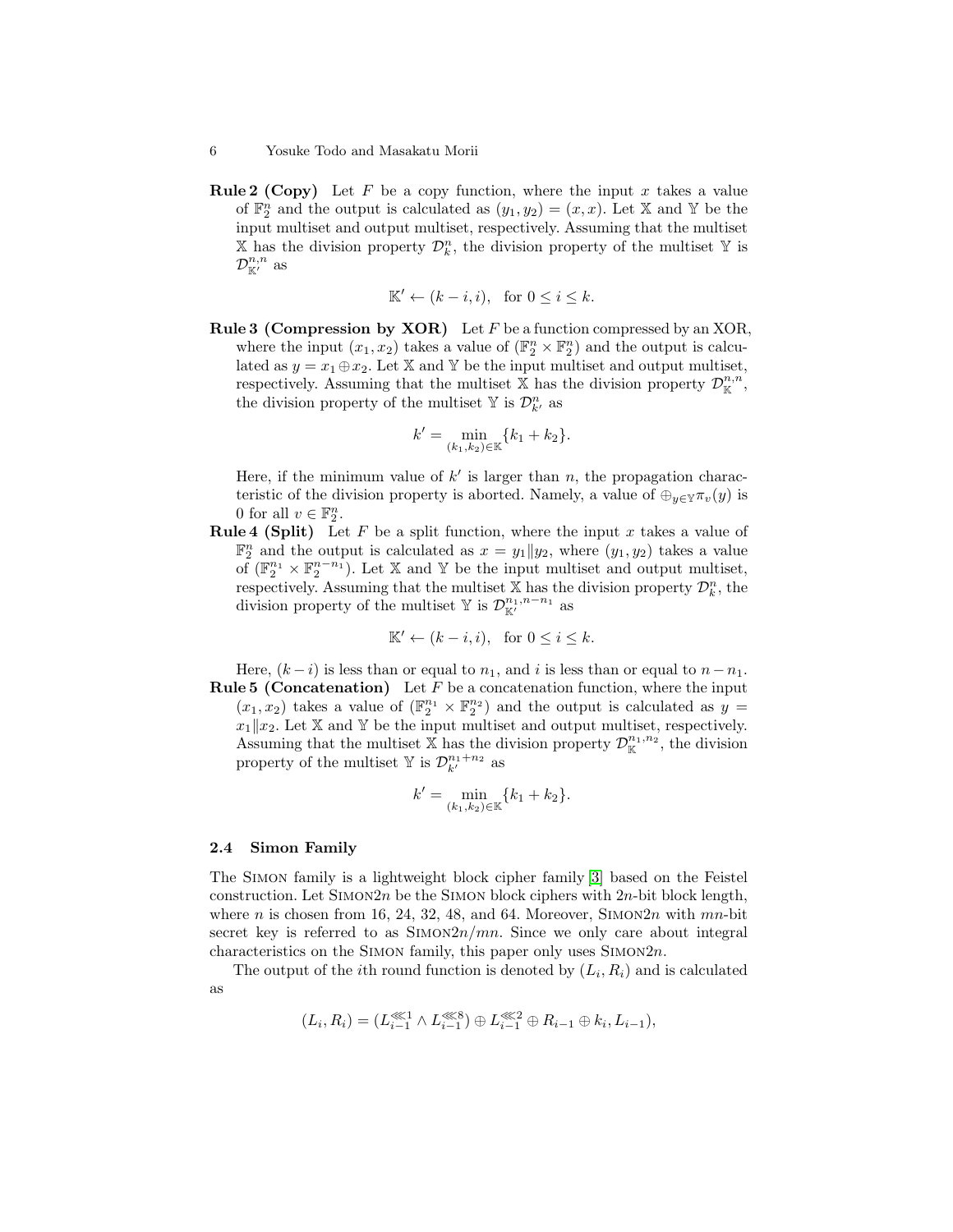

<span id="page-6-1"></span>Fig. 1. Round function of  $Simon2n$ 

where  $L^{\lll j}$  denotes the j-bit left rotation of L, and  $k_i$  denotes the *i*th round key. Moreover,  $(L_0, R_0)$  denotes a plaintext. The round function consists of and, rotation, and xor, and Fig. [1](#page-6-1) shows the round function. For more details, please refer to [\[3\]](#page-18-1).

## 2.5 Known Integral Characteristic on Simon Family

It is difficult to find effective integral characteristics on ciphers which consist of and, rotation, and xor. In [\[18\]](#page-19-0), authors experimentally showed that Simon32 has the 15-round integral characteristic with  $2^{31}$  chosen plaintexts. Since their characteristic is confirmed under  $2^{13}$  secret keys, they expected that the success probability of this characteristic is at least  $1 - 2^{-13}$ . Therefore, this approach does not guarantee that the characteristic works for all secret keys. Moreover, it is practically infeasible to find integral characteristics of other Simon family members because the block length is too large for proceeding to an experimental evaluation.

Integral characteristics proved under all secret keys are shown in [\[17\]](#page-19-1), but in this approach the round function of  $\text{SIMON2n}$  is seen as any n-bit function of degree 2. Therefore, the detailed structure of the round function is not exploited. As a result, it shows that Simon32, 48, 64, 96, and 128 has 9-, 11-, 11-, 13-, and 13-round integral characteristic, respectively. Since the round key is XORed after the round function, we can trivially get one-round extended integral characteristics using the same technique in [\[18\]](#page-19-0). Therefore, 10-, 12-, 12-, 14-, and 14-round integral characteristics are proved in Simon32, 48, 64, 96, and 128, respectively. Thus, there is a 5-round gap between the proved characteristic and experimental one.

# <span id="page-6-0"></span>3 Conventional Bit-Based Division Property

This paper introduces a bit-based division property. When n-bit block ciphers are analyzed, the conventional division property uses  $\mathcal{D}_{\mathbb{K}}^{\ell_1,\ell_2,\ldots,\ell_m}$ , where  $\ell_i$  and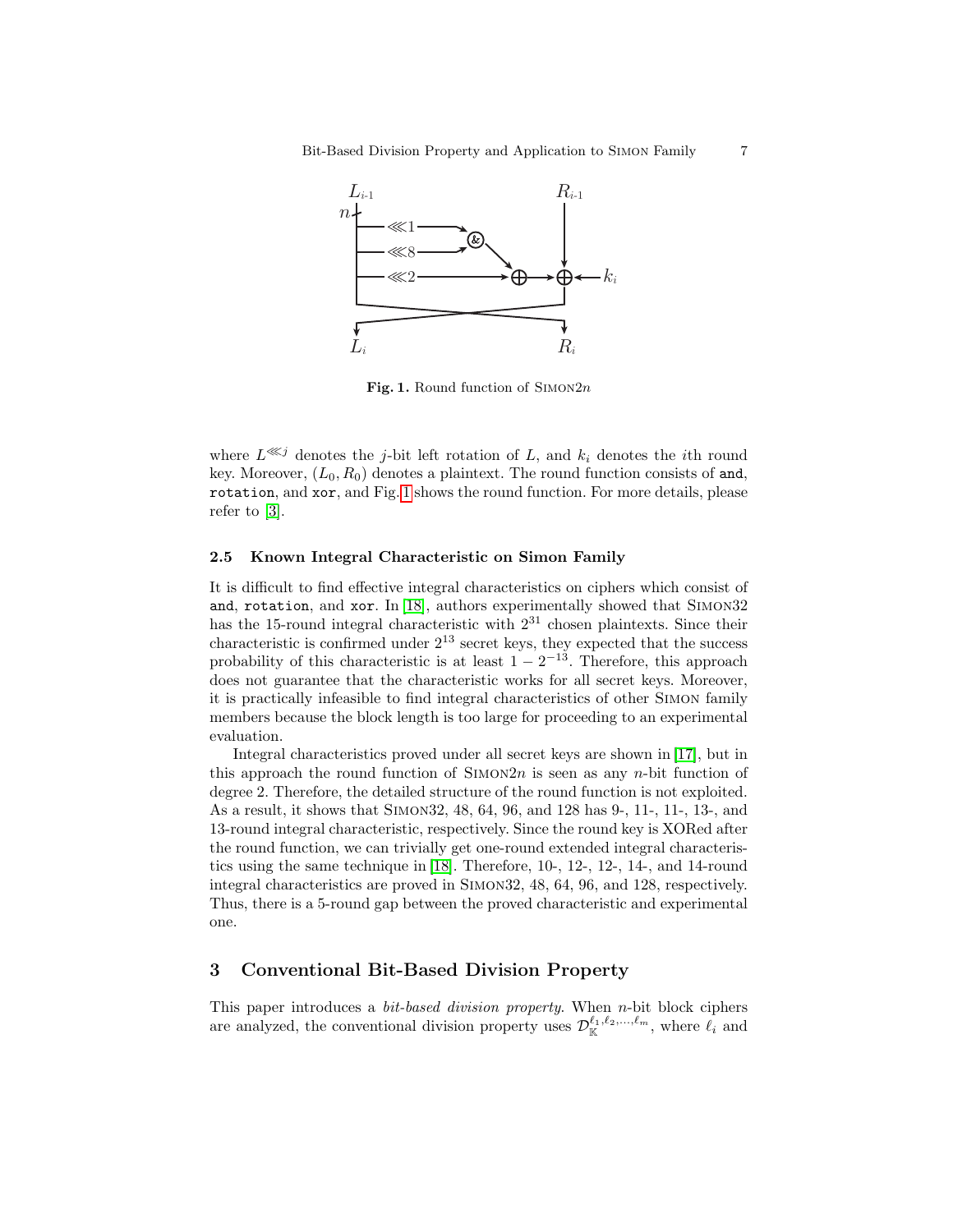8 Yosuke Todo and Masakatu Morii



<span id="page-7-0"></span>Fig. 2. Core operation of the Simon family.

m are chosen by attackers in the range of  $n = \sum_{i=1}^m \ell_i$ . This section considers the conventional bit-based division property, i.e.,  $\mathcal{D}_{\mathbb{K}}^{1,n}$ . Since it is not against the definition of the conventional division property, we can directly use the five propagation rules shown in Sect. [2.3.](#page-3-0)

# 3.1 Comparison between Conventional Bit-Based Division Property and Solving Algebraic Equations

Before the introduction of the conventional bit-based division property, we roughly show the relation between the bit-based division property and the resolution of algebraic equations by brute force. When entire ciphers are represented by algebraic equations, such equations involve both the plaintext and secret key. Therefore, if we solve such equations for an *n*-bit block cipher with a  $k$ -bit secret key, this roughly requires  $2^{k+n}$  complexity. On the other hand, XORing with a constant value does not change the conventional bit-based division property because such XORing is a linear function [\[16\]](#page-19-8). Therefore, the propagation of the conventional bit-based division property does not involve the secret key. It may miss some useful cryptographic properties, but it dramatically reduces the complexity.

## 3.2 Propagation for Core Operation of Simon

As an example, we analyze  $\text{SIMON2n}$  by using the conventional bit-based division property. We focus on only one bit of the right half in  $Simon2n$ . The core operation of the round function is represented by Fig. [2.](#page-7-0) Since the input and output bit length is 4 bits, we use the division property  $\mathcal{D}_{\mathbb{K}}^{1^4}$ .

We consider the propagation characteristic. For instance, let assume that the input multiset has  $\mathcal{D}_{[k_1,k_2,k_3,1]}^{1^4}$ , where  $k_i$  denotes any value, i.e., 0 or 1. Then, if the multiset of  $(y_1, y_2, y_3, w_5, x_4)$  has  $\mathcal{D}_{[*,*,*,1,1]}^{1^5}$ , where  $*$  is propagated values, the propagation always abort in the XOR,  $x_4 \oplus w_5$ . Consequently, the bit-based division property of  $(y_1, y_2, y_3, y_4)$  is the same as that of  $(x_1, x_2, x_3, x_4)$ . On the other hand, assuming that the input multiset has  $\mathcal{D}^{14}_{[k_1,k_2,k_3,0]}$ , the output property is different from the input one.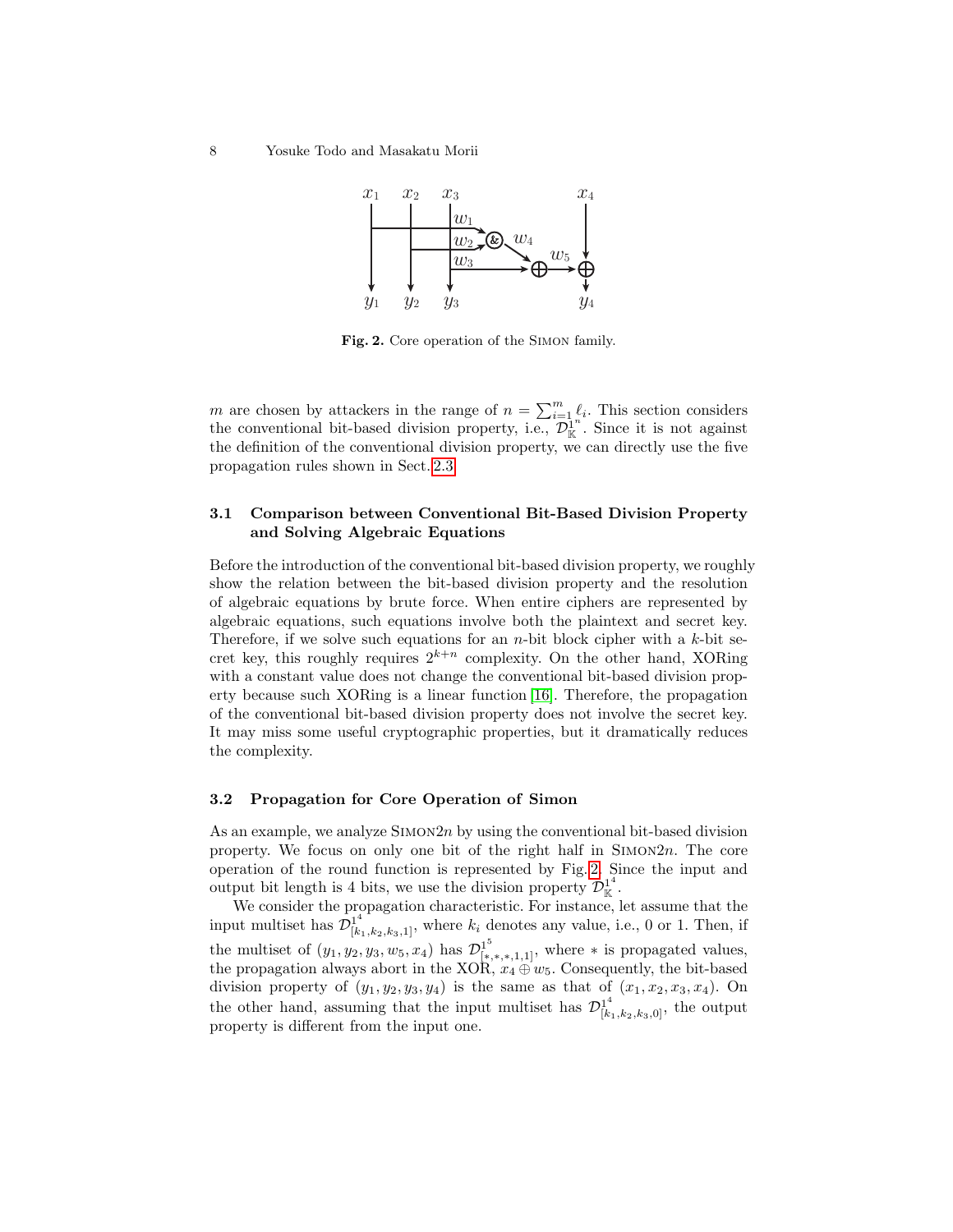<span id="page-8-0"></span>

| Output $\mathcal{D}_{\mathbb{K}}^{1^4}$                        |
|----------------------------------------------------------------|
| $\mathbb{K} = \{ [0, 0, 0, 0] \}$                              |
| $\mathbb{K} = \{ [1, 0, 0, 0], [0, 0, 0, 1] \}$                |
| $\mathbb{K} = \{ [0, 1, 0, 0], [0, 0, 0, 1] \}$                |
| $\mathbb{K} = \{ [1, 1, 0, 0], [0, 0, 0, 1] \}$                |
| $\mathbb{K} = \{ [0, 0, 1, 0], [0, 0, 0, 1] \}$                |
| $\mathbb{K} = \{ [1, 0, 1, 0], [0, 0, 1, 1], [1, 0, 0, 1] \}$  |
| $\mathbb{K} = \{ [0, 1, 1, 0], [0, 0, 1, 1], [0, 1, 0, 1] \}$  |
| $\mathbb{K} = \{ [1, 1, 1, 0], [0, 0, 1, 1], [1, 1, 0, 1] \}$  |
| $\mathbb{K} = \{ [k_1, k_2, k_3, 1] \}$<br>$k=[k_1,k_2,k_3,1]$ |
|                                                                |

Table 3. Propagation of the conventional bit-based division property for the core operation in the Simon family

<span id="page-8-1"></span>**Table 4.** Size of  $\mathbb{K}$  in  $\mathcal{D}_{\mathbb{K}}^{1^{32}}$  for the integral characteristic on SIMON32

| $\text{Round}[0 1 2 3]$ |  |  |  |  |                                                                        |  |  |  |
|-------------------------|--|--|--|--|------------------------------------------------------------------------|--|--|--|
| ΙK                      |  |  |  |  | $ 1 1 3 11 65 774 18165 587692 5191387 1595164 95768 5894 682 136 32 $ |  |  |  |

Let  $\mathcal{D}_{\mathbb{K}}^{1^4}$  and  $\mathcal{D}_{\mathbb{K}'}^{1^4}$  be the division property of the input and output, respectively. When we get  $K'$  from K, we first independently calculate vectors belonging to  $K'$  by evaluating the propagation from every vector in  $K$ . Then,  $K'$  is represented as the union of all calculated vectors. Finally, if there are  $k \in \mathbb{K}'$  and  $k' \in \mathbb{K}'$  such that  $k \succeq k'$ , k is removed from  $\mathbb{K}'$  because the vector is redundant.

Table [3](#page-8-0) summarizes the propagation characteristics from  $\mathcal{D}_{\mathbf{k}}^{1^4}$  to  $\mathcal{D}_{\mathbb{K}}^{1^4}$ . The round function of SIMON2n repeats the core operation for all  $n$ -bit values in the right half. Therefore, we use  $\mathcal{D}_{\mathbb{K}}^{1^{2n}}$ . In every core operation, we only focus on four bits and evaluate the propagation independent of other  $(2n - 4)$  bits.

## 3.3 Application to Simon32

We evaluate the propagation characteristic of the conventional bit-based division property on Simon32. We prepare chosen plaintexts such that the first bit is constant and the others are active. Then, the set of chosen plaintexts has the division property  $\mathcal{D}_{\mathbb{K}}^{1^{32}}$ , where  $\mathbb{K} = \{ [0, 1, 1, \ldots, 1] \}$ . Table [4](#page-8-1) shows  $|\mathbb{K}|$ , which is the number of vectors, in every round, where we perfectly remove redundant vectors from K. The output of the 14th round function has the division property  $\mathcal{D}_{\mathbb{K}}^{1^{32}}$ , where K has 32 distinct vectors whose Hamming weight is one. Therefore, the conventional bit-based division property cannot show whether or not the output of the 14th round function is balanced. On the other hand, the output of the 13th round function has the division property  $\mathcal{D}_{\mathbb{K}}^{1^{32}}$ , where K is represented as 16 vectors, whose Hamming weight of the left half is 1 and that of the right half is 0, and 120 (=  $\binom{16}{2}$ ) vectors, whose Hamming weight of the left half is 0 and that of the right half is 2. This division property means that the output of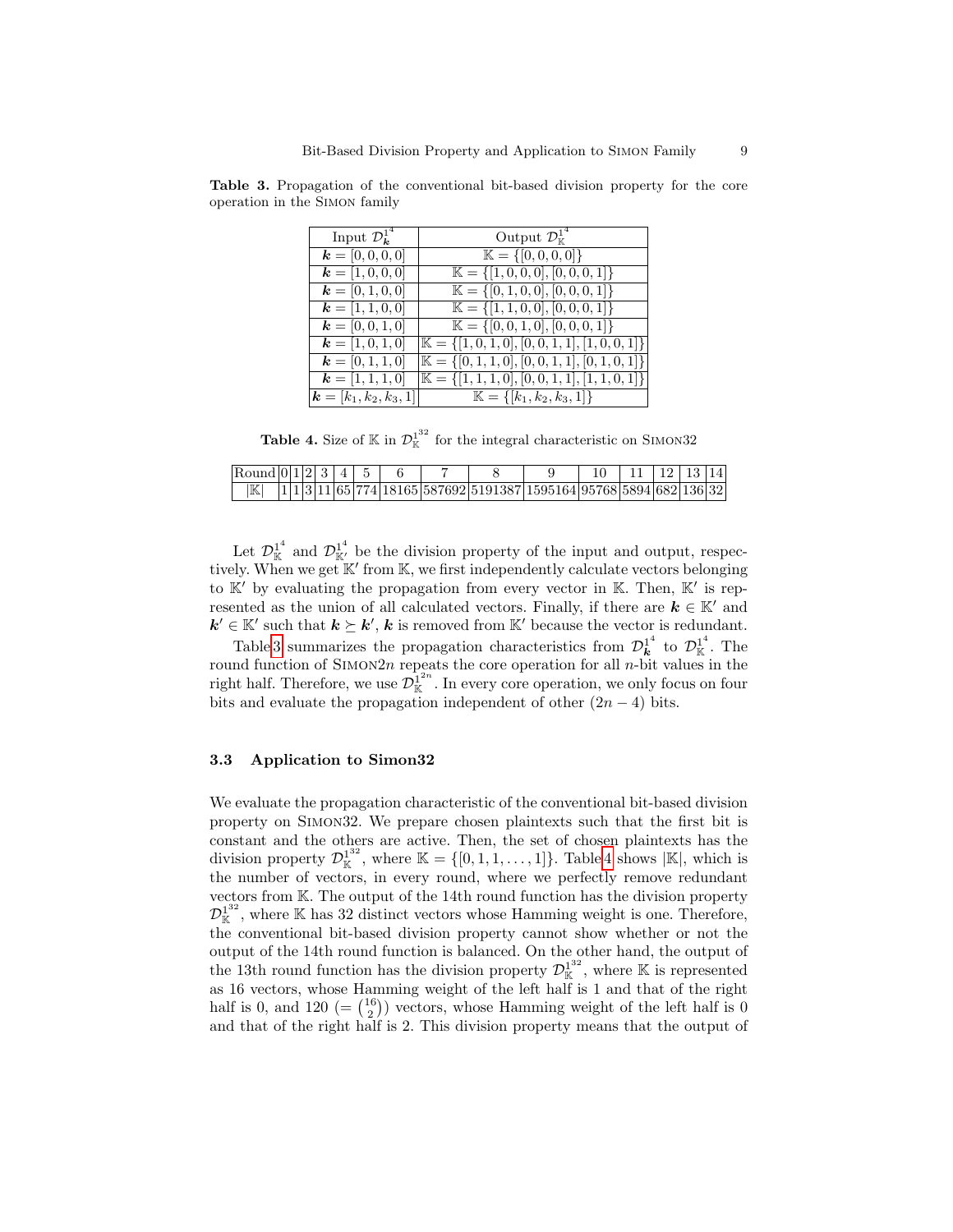the 13th round function takes the following integral property

(????,????,????,????, bbbb,bbbb,bbbb,bbbb),

where balanced and unknown bits are labeled as b and ?, respectively. In the Simon family, since round keys are XORed with the right half only after the round function is applied to the left half, we can easily get a 14-round integral characteristic from the 13-round one. The same technique is used in [\[18\]](#page-19-0). Therefore, we conclude that 14-round Simon32 has the integral characteristic with 2<sup>31</sup> chosen plaintexts.

## <span id="page-9-0"></span>4 Bit-Based Division Property using Three Subsets

## 4.1 Motivation

The conventional bit-based division property proved the existence of the 14 round integral characteristic of Simon32. However, the experimental characteristic covers 15 rounds [\[18\]](#page-19-0), and there is still a one-round gap between the experiment and proof. In [\[18\]](#page-19-0), the authors experimentally confirm the characteristic by randomly choosing 2<sup>13</sup> secret keys. Therefore, they concluded that the success probability of the characteristic is at least  $1 - 2^{-13}$ . Thus, we consider that this gap derives from either the experimental result does not work for all keys or the conventional bit-based division property cannot find the accurate characteristic.

We first show that the conventional bit-based division property is insufficient to find integral characteristics on Simon32, and we then introduce a new variant of the bit-based division property. The conventional bit-based division property focuses on that the parity  $\bigoplus_{x\in\mathbb{X}}\pi_u(x)$  is 0 or unknown. On the other hand, the new variant focuses on that the parity  $\bigoplus_{\bm x\in \mathbb{X}}\pi_{\bm u}(\bm x)$  is  $0,1,$  or unknown. Therefore we call the new variant the bit-based division property using three subsets. The new variant can find more accurate integral characteristics and prove that the experimental characteristic shown in [\[18\]](#page-19-0) works for all keys.

## 4.2 Characteristic that Conventional Bit-Based Division Property cannot Find

The conventional division property divides the set of  $\boldsymbol{u}$  according to whether the parity becomes 0 or unknown [\[17\]](#page-19-1). However, it sometimes overlooks useful characteristics. We show it by using a simple example.

We again evaluate the propagation of the conventional bit-based division property for the circuit in Fig [2,](#page-7-0) and  $F : \mathbb{F}_2^4 \to \mathbb{F}_2^4$  denotes the circuit. Moreover, let  $X$  and  $Y$  be the input and output multiset, respectively. Assuming that  $X$  has  ${\cal D}^{1^4}_{I\Gamma}$  $\{^{14}_{[1,1,0,0],[0,0,1,0]}\},\bigoplus_{\bm{x}\in\mathbb{X}}\pi_{[1,1,0,0]}(\bm{x})$  and  $\bigoplus_{\bm{x}\in\mathbb{X}}\pi_{[0,0,1,0]}(\bm{x})$  are unknown. Then, the output multiset Y has  $\mathcal{D}_{\text{f}}^{14}$  $\{[1,1,0,0], [0,0,1,0], [0,0,0,1]\}$  from Table [3.](#page-8-0)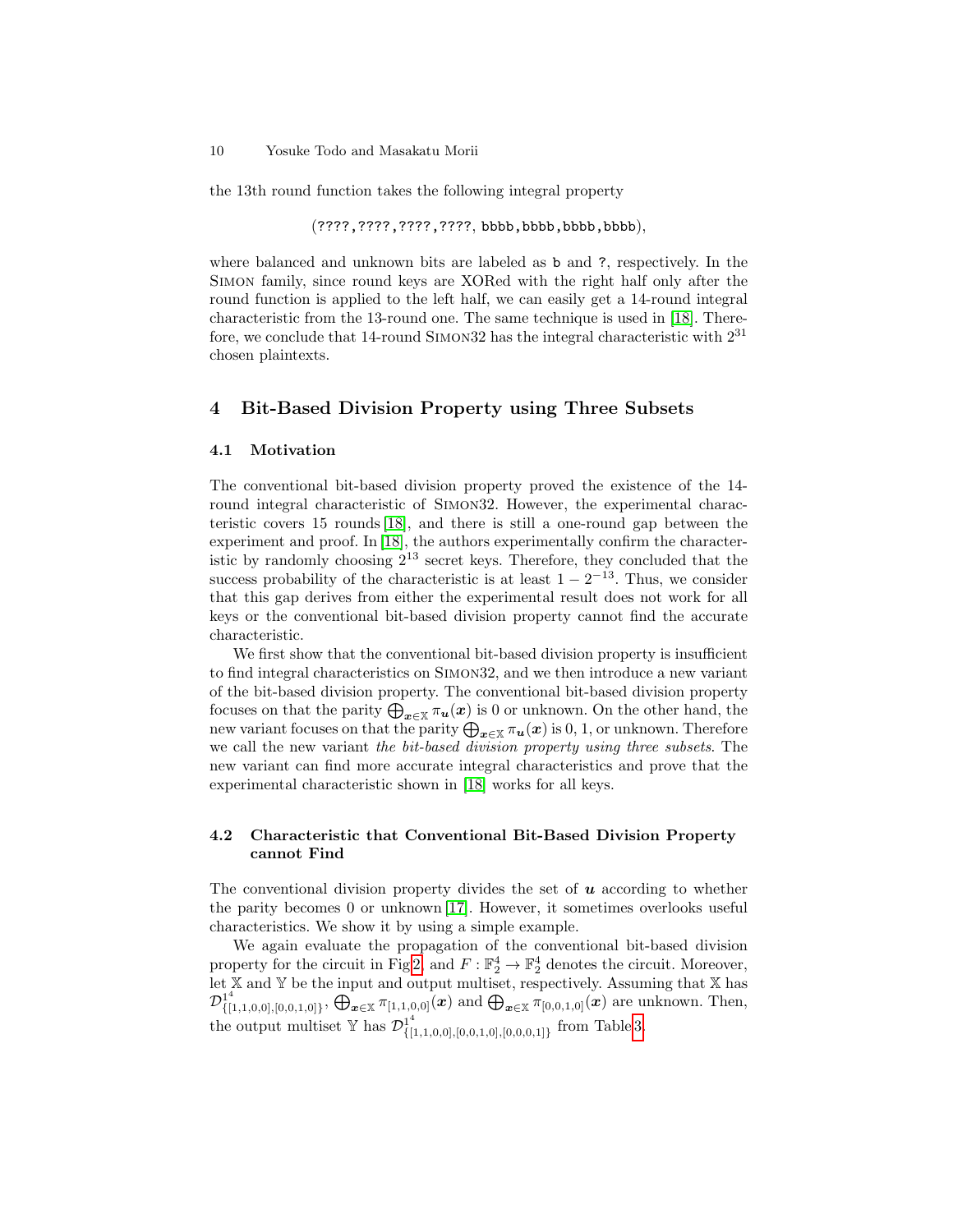Let us assume that both  $\bigoplus_{\bm x\in \mathbb{X}}\pi_{[1,1,0,0]}(\bm x)$  and  $\bigoplus_{\bm x\in \mathbb{X}}\pi_{[0,0,1,0]}(\bm x)$  are 1. Even if we know the parity is always one, the division property of X is  $\mathcal{D}_{\mathrm{f}\restriction}^{14}$  $\{[1,1,0,0],[0,0,1,0]\}$ . However, we can get the following equation.

$$
\bigoplus_{\mathbf{x}\in\mathbb{X}} \pi_{[0,0,0,1]}(F(\mathbf{x})) = \bigoplus_{\mathbf{x}\in\mathbb{X}} (x_1x_2 \oplus x_3 \oplus x_4)
$$
\n
$$
= \bigoplus_{\mathbf{x}\in\mathbb{X}} (x_1x_2) \bigoplus_{\mathbf{x}\in\mathbb{X}} (x_3) \bigoplus_{\mathbf{x}\in\mathbb{X}} (x_4)
$$
\n
$$
= \bigoplus_{\mathbf{x}\in\mathbb{X}} \pi_{[1,1,0,0]}(\mathbf{x}) \bigoplus_{\mathbf{x}\in\mathbb{X}} \pi_{[0,0,1,0]}(\mathbf{x}) \bigoplus_{\mathbf{x}\in\mathbb{X}} \pi_{[0,0,0,1]}(\mathbf{x})
$$
\n
$$
= 1 \oplus 1 \oplus 0 = 0.
$$

Therefore,  $\bigoplus_{\bm{x}\in\mathbb{X}}\pi_{[0,0,0,1]}(F(\bm{x}))$  is always 0 not unknown, and the division property of Y becomes  $\mathcal{D}_{\text{eff}}^{1^4}$  $_{\{[1,1,0,0],[0,0,1,0],[0,1,0,1],[1,0,0,1]\}}^{14}$  not  $\mathcal{D}_{\{[1,1,0,0],[0,1,0,1],[1,0,0,1]\}}^{14}$  $\{[1,1,0,0],[0,0,1,0],[0,0,0,1]\}$ .

Since the conventional division property focuses on the case the parity becomes 0, it cannot find characteristics that appear by cancelling like the above example. Therefore, we newly introduce a variant of the bit-based division property to exploit this fact. The variant divides the set of  $\boldsymbol{u}$  into three subsets, i.e., 0, 1, and unknown.

## 4.3 Definition of Bit-Based Division Property using Three Subsets

The conventional division property uses the set K to represent the subset of  $\boldsymbol{u}$ such that  $\bigoplus_{x\in\mathbb{X}}\pi_{\bm{u}}(x)$  is unknown. The bit-based division property using three subsets needs to represent not only the subset of  $u$  such that  $\bigoplus_{x\in\mathbb{X}}\pi_u(x)$  is unknown but also the subset of  $u$  such that  $\bigoplus_{x\in\mathbb{X}}\pi_u(x)$  is one. Therefore, we use the set K to represent the subset of u such that  $\bigoplus_{x\in\mathbb{X}} \pi_u(x)$  is unknown, and we also use the set  $\mathbb L$  to represent the subset of **u** such that  $\bigoplus_{x\in\mathbb X}\pi_u(x)$  is one.

Definition 2 (Bit-based division property using three subsets). Let  $X$ be a multiset whose elements take a value of  $(\mathbb{F}_2)^m$ , and **k** is an m-dimensional vector whose ith element takes 0 or 1. When the multiset X has the bit-based division property using three subsets  $\mathcal{D}^{1^m}_{\mathbb{K}, \mathbb{L}}$ , it fulfils the following conditions:

$$
\bigoplus_{\mathbf{x}\in\mathbb{X}}\pi_{\mathbf{u}}(\mathbf{x}) = \begin{cases}\text{unknown} & \text{if there are } \mathbf{k}\in\mathbb{K} \text{ s.t. } W(\mathbf{u}) \succeq \mathbf{k},\\ 1 & \text{else if there is } \mathbf{\ell}\in\mathbb{L} \text{ s.t. } W(\mathbf{u}) = \mathbf{\ell},\\ 0 & \text{otherwise.}\end{cases}
$$

 $\mathbf{a}$ 

If there are  $k \in \mathbb{K}$  and  $k' \in \mathbb{K}$  satisfying  $k \succeq k'$ ,  $k$  can be removed from  $\mathbb{K}$  because the vector **k** is redundant. Moreover, when there is  $k \in \mathbb{K}$  satisfying  $W(u) \succeq k$ ,  $\bigoplus_{x\in\mathbb{X}}\pi_{\bm{u}}(x)$  is unknown even if there is  $\ell\in\mathbb{L}$  satisfying  $W(\bm{u})=\ell$ . Therefore, if there are  $\ell \in \mathbb{L}$  and  $k \in \mathbb{K}$  satisfying  $\ell \succeq k$ , the vector  $\ell$  is redundant. Notice that redundant vectors in  $\mathbb K$  and  $\mathbb L$  do not affect whether  $\bigoplus_{\bm x\in\mathbb X}\pi_{\bm u}(\bm x)$  becomes 0, 1, or unknown for any  $u$ .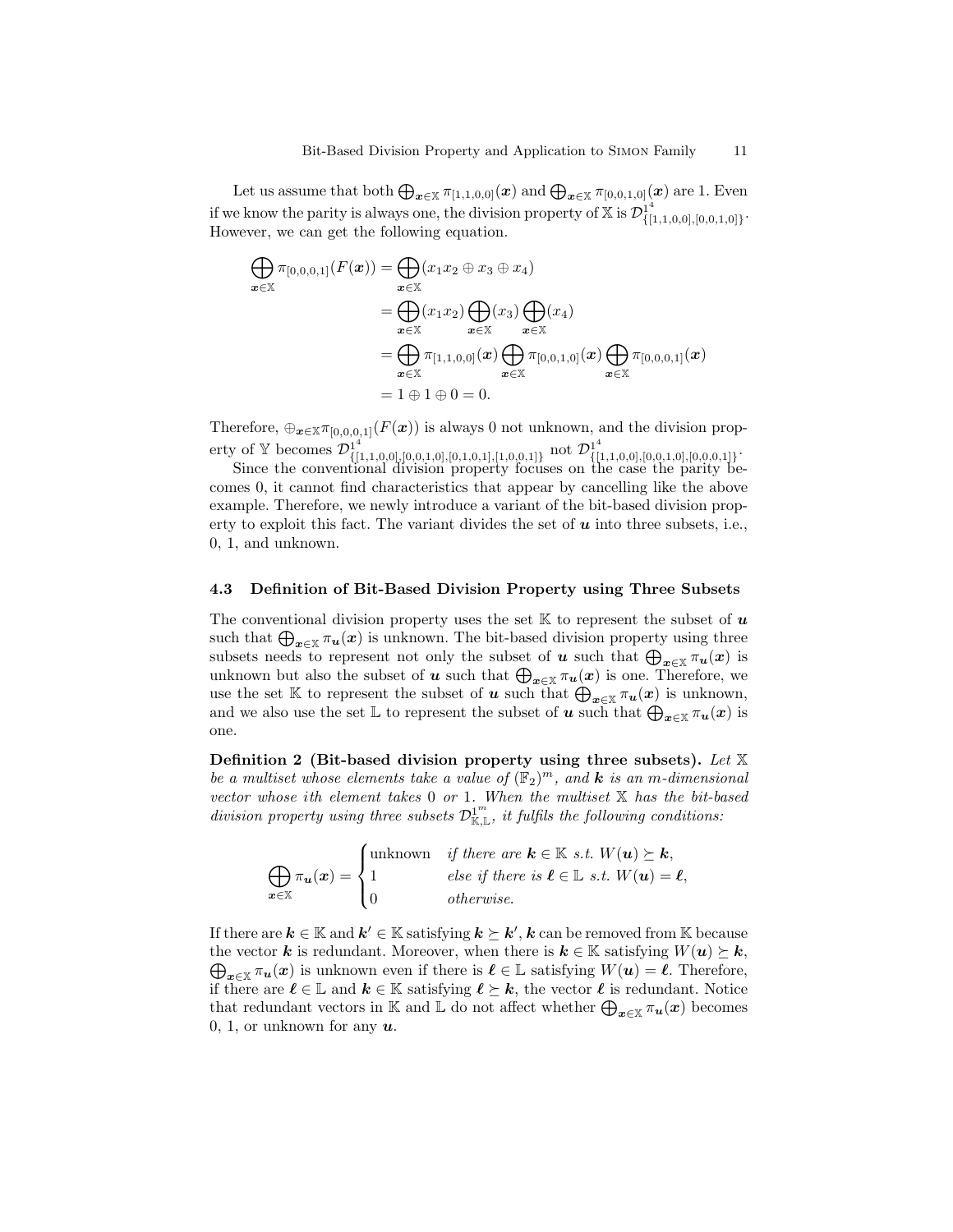*Example 1.* Let X be a multiset whose elements take a value of  $(\mathbb{F}_2)^4$ . Assume the multiset X has the bit-based division property  $\mathcal{D}_{\mathbb{K},\mathbb{L}}^{1^4}$ , where  $\mathbb{K}$  =  $\{[0, 0, 0, 1], [0, 1, 1, 0]\}$  and  $\mathbb{L} = \{[1, 0, 0, 0], [1, 0, 1, 0], [0, 0, 1, 0], [0, 0, 1, 1]\}.$  Then, every parity satisfies the following, where the value of  $u$  is represented as hexadecimal notation of  $(u_1||u_2||u_3||u_4)$ .

|                                                                            | $ 0x0 0x1 0x2 0x3 0x4 0x5 0x6 0x7 0x8 0x9 0x4 0x8 0xC 0xD 0xE 0xF $ |  |  |  |  |  |  |  |  |
|----------------------------------------------------------------------------|---------------------------------------------------------------------|--|--|--|--|--|--|--|--|
| Parity   0   ?   1   ?   0   ?   ?   ?   ?   1   ?   1   ?   0   ?   ?   ? |                                                                     |  |  |  |  |  |  |  |  |

Notice that the parity of  $\pi_{[0,0,1,1]}(x)$  over all  $x \in \mathbb{X}$  is unknown because there is  $[0, 0, 0, 1] \in \mathbb{K}$  and  $W([0, 0, 1, 1]) \succeq W([0, 0, 0, 1])$ . Thus,  $[0, 0, 1, 1] \in \mathbb{L}$  is redundant.

## <span id="page-11-0"></span>4.4 Propagation Rules

We show propagation rules for the bit-based division property using three subsets. There rules are very similar to those of the conventional division property. Here, we show three rules, "Copy," "Compression by AND," and "Compression by XOR," because any Boolean function can be evaluated by using these three rules. We omit the proof of three propagation rules in this paper because of the page limit, and please see the full version of this paper.

**Rule 1 (Copy)** Let F be a copy function, where the input  $(x_1, x_2, \ldots, x_m)$ takes values of  $(\mathbb{F}_2)^m$ , and the output is calculated as  $(x_1, x_1, x_2, x_3, \ldots, x_m)$ . Let X and Y be the input multiset and output multiset, respectively. Assuming that X has  $\mathcal{D}_{\mathbb{K},\mathbb{L}}^{1^m}$ ,  $\mathbb{Y}$  has  $\mathcal{D}_{\mathbb{K}',\mathbb{L}'}^{1^{m+1}}$ , where  $\mathbb{K}'$  and  $\mathbb{L}'$  are computed as

$$
\mathbb{K}' \leftarrow \begin{cases} (0, 0, k_2, \dots, k_m), & \text{if } k_1 = 0 \\ (1, 0, k_2, \dots, k_m), (0, 1, k_2, \dots, k_m), & \text{if } k_1 = 1 \end{cases},
$$
\n
$$
\mathbb{L}' \leftarrow \begin{cases} (0, 0, \ell_2, \dots, \ell_m), & \text{if } \ell_1 = 0 \\ (1, 0, \ell_2, \dots, \ell_m), (0, 1, \ell_2, \dots, \ell_m), (1, 1, \ell_2, \dots, \ell_m) & \text{if } \ell_1 = 1 \end{cases}.
$$

from all  $k \in \mathbb{K}$  and all  $\ell \in \mathbb{L}$ , respectively.

**Rule 2 (Compression by AND)** Let  $F$  be a function compressed by an AND, where the input  $(x_1, x_2, \ldots, x_m)$  takes values of  $(\mathbb{F}_2)^m$ , and the output is calculated as  $(x_1 \wedge x_2, x_3, \ldots, x_m)$ . Let X and Y be the input multiset and output multiset, respectively. Assuming that  $\mathbb{X}$  has  $\mathcal{D}^{1^m}_{\mathbb{K}, \mathbb{L}}$ ,  $\mathbb{Y}$  has  $\mathcal{D}^{1^{m-1}}_{\mathbb{K}', \mathbb{L}'}$ , where K' is computed from all  $k \in \mathbb{K}$  as

$$
\mathbb{K}' \leftarrow \left( \left\lceil \frac{k_1 + k_2}{2} \right\rceil, k_3, k_4, \ldots, k_m \right).
$$

Moreover,  $\mathbb{L}'$  is computed from all  $\ell \in \mathbb{L}$  s.t.  $(\ell_1, \ell_2) = (0, 0)$  or  $(1, 1)$  as

$$
\mathbb{L}' \leftarrow \left( \left\lceil \frac{\ell_1 + \ell_2}{2} \right\rceil, \ell_3, \ell_4, \ldots, \ell_m \right).
$$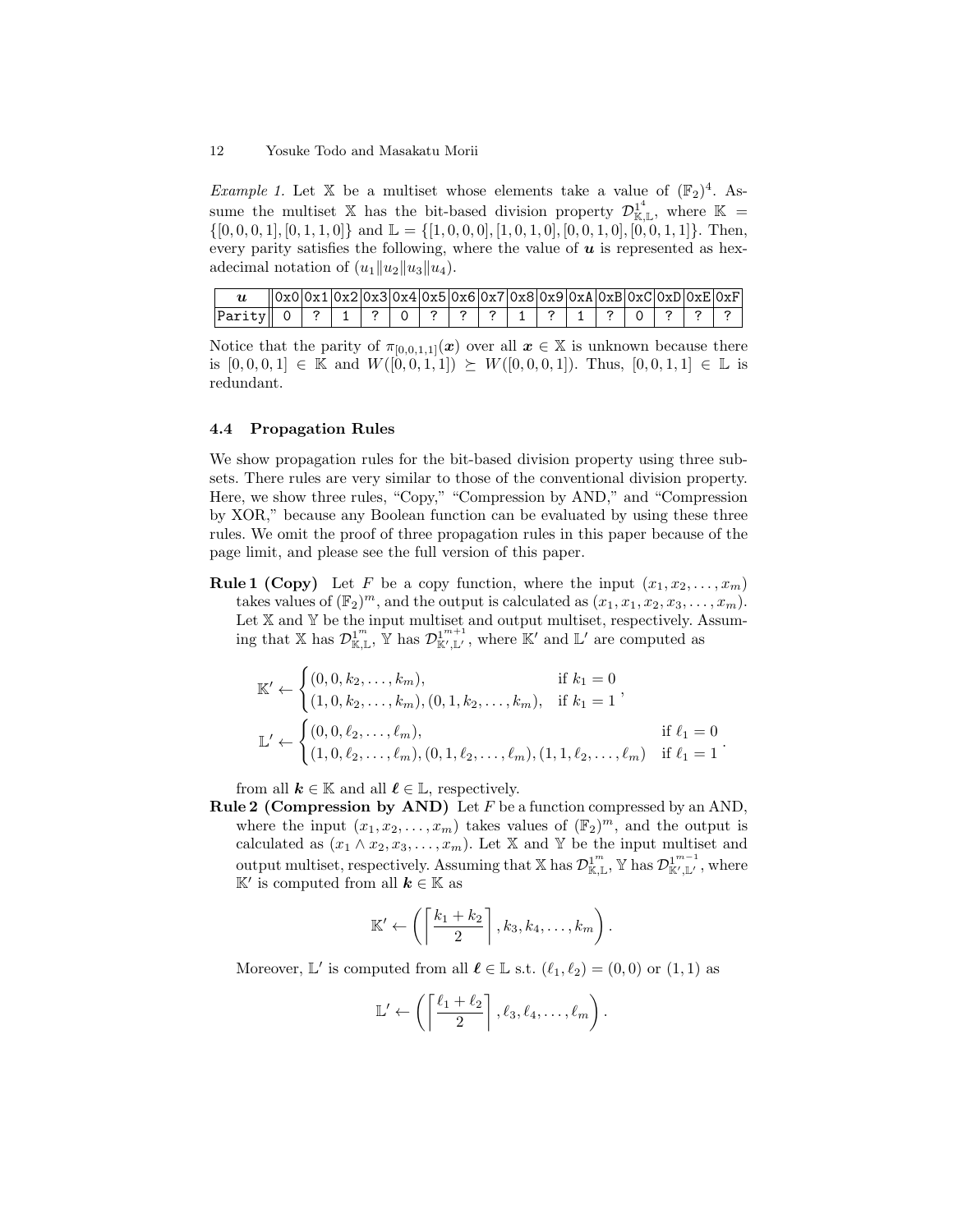**Rule 3 (Compression by XOR)** Let  $F$  be a function compressed by an XOR, where the input  $(x_1, x_2, \ldots, x_m)$  takes values of  $(\mathbb{F}_2)^m$ , and the output is calculated as  $(x_1 \oplus x_2, x_3, \ldots, x_m)$ . Let X and Y be the input multiset and output multiset, respectively. Assuming that  $\mathbb{X}$  has  $\mathcal{D}_{\mathbb{K},\mathbb{L}}^{1^m}$ ,  $\mathbb{Y}$  has  $\mathcal{D}_{\mathbb{K}',\mathbb{L}'}^{1^{m-1}}$ , where  $\mathbb{K}'$  is computed from all  $k \in \mathbb{K}$  s.t.  $(k_1, k_2) = (0, 0), (1, 0),$  or  $(0, 1)$  as

$$
\mathbb{K}' \leftarrow (k_1 + k_2, k_3, k_4, \ldots, k_m).
$$

Moreover,  $\mathbb{L}'$  is computed from all  $\ell \in \mathbb{L}$  s.t.  $(\ell_1, \ell_2) = (0, 0), (1, 0),$  or  $(0, 1)$ as

$$
\mathbb{L}' \stackrel{\mathbf{x}}{\leftarrow} (\ell_1 + \ell_2, \ell_3, \ell_4, \ldots, \ell_m).
$$

## 4.5 Dependencies between  $\mathbb K$  and  $\mathbb L$

Propagation for Public Function In the propagation rules shown in Sect. [4.4,](#page-11-0)  $K'$  and  $L'$  are computed from  $K$  and  $L$ , respectively. Therefore, we can evaluate the propagation from  $\mathbb K$  and that from  $\mathbb L$  independently. However, independent propagations generate many redundant vectors in  $K'$  and  $\mathbb{L}'$ . Note that redundant vectors in  $K'$  and  $L'$  do not affect whether the parity becomes 0, 1, or unknown for any  $u$ . Therefore, when we consider the propagation for public functions, we do not need to care about the dependencies between  $\mathbb K$  and  $\mathbb L$ . On the other hand, if there are many redundant vectors, the propagation requires much time complexity. Therefore, we should remove redundant vectors if possible because of the reason of only complexity.

XORing with Secret Round Key For the public function, the propagation from  $\mathbb K$  and that from  $\mathbb L$  are independently evaluated. However, if the secret round key is XORed, every vector in  $\mathbb L$  affects  $\mathbb K$ .

Let X and Y be the input and output multiset, respectively. Then,  $y \in Y$  is computed as  $y = x \oplus rk$  for  $x \in \mathbb{X}$ , where rk is the secret round key. Moreover, let  $\mathcal{D}^{1^m}_{\mathbb{K},\mathbb{L}}$  and  $\mathcal{D}^{1^m}_{\mathbb{K}',\mathbb{L}'}$  be the bit-based division property using three subsets on X and  $\mathbb{Y}$ , respectively. We want to get  $\mathbb{K}'$  and  $\mathbb{L}'$  from  $\mathbb{K}$  and  $\mathbb{L}$ . We cannot know the secret round key. Therefore, the parity  $\bigoplus_{x\in\mathbb{X}}\pi_v(x\oplus rk)$  satisfying  $v \succ \ell$ becomes unknown because the parity depends on the secret round key.

In many ciphers, round keys are XORed with a part of entire bits. Assuming a round key is XORed with the *i*<sup>th</sup> bit,  $K'$  is computed as

$$
\mathbb{K}' \leftarrow (\ell_1, \ell_2, \dots, \ell_i \vee 1, \dots, \ell_m)
$$

for all  $\ell \in \mathbb{L}$  satisfying  $\ell_i = 0$ .

#### 4.6 Propagation for Core Operation of Simon

We search for integral characteristics on SIMON32 by the bit-based division property using three subsets. Similar to the conventional bit-based division property,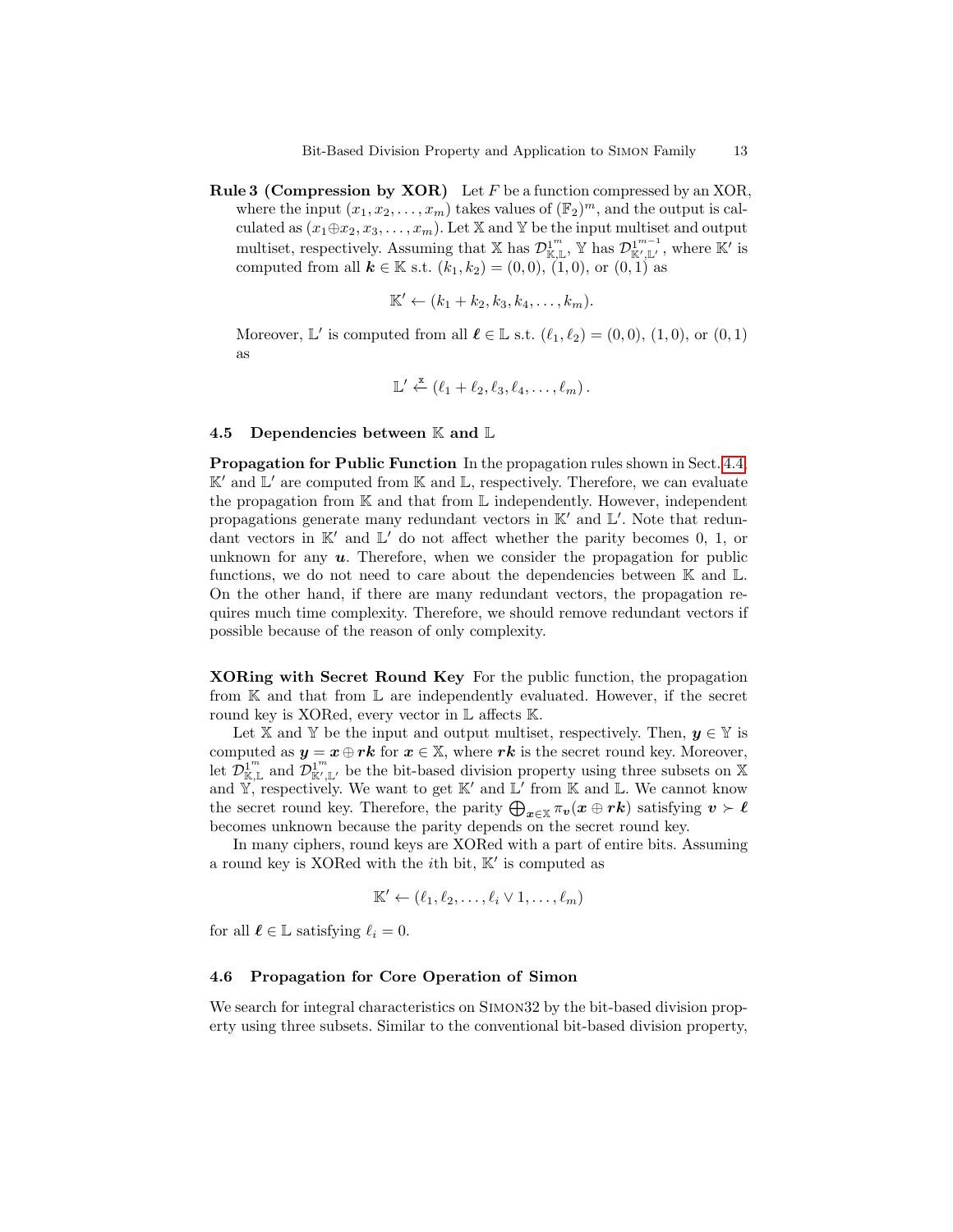$\ell = [\ell_1, \ell_2, \ell_3, 1]$ 

<span id="page-13-0"></span>

| Input $\mathcal{D}^{1^*}_{\mathbb{K}, {\{\ell\}}}$ | Output $\mathcal{D}^{1^*}_{\mathbb{K}',\mathbb{L}'}$                                       |
|----------------------------------------------------|--------------------------------------------------------------------------------------------|
| $\ell = [0, 0, 0, 0]$                              | $\mathbb{L}' = \{ [0, 0, 0, 0] \}$                                                         |
| $\ell = [1, 0, 0, 0]$                              | $\overline{\mathbb{L}' = \{ [1,0,0,0] \}}$                                                 |
| $\ell = [0, 1, 0, 0]$                              | $\overline{\mathbb{L}'} = \{ [0, 1, 0, 0] \}$                                              |
| $\ell = [1, 1, 0, 0]$                              | $\mathbb{L}' = \{ [1, 1, 0, 0], [0, 0, 0, 1], [1, 0, 0, 1], [0, 1, 0, 1], [1, 1, 0, 1] \}$ |
| $\ell = [0, 0, 1, 0]$                              | $\mathbb{L}' = \{ [0, 0, 1, 0], [0, 0, 0, 1], [0, 0, 1, 1] \}$                             |
| $\ell = [1, 0, 1, 0]$                              | $\mathbb{L}' = \{ [1, 0, 1, 0], [1, 0, 0, 1], [1, 0, 1, 1] \}$                             |
| $\ell = [0, 1, 1, 0]$                              | $\mathbb{L}' = \{ [0, 1, 1, 0], [0, 1, 0, 1], [0, 1, 1, 1] \}$                             |
| $\ell = [1, 1, 1, 0]$                              | $\mathbb{L}' = \{ [1, 1, 1, 0], [0, 0, 1, 1], [1, 0, 1, 1], [0, 1, 1, 1], [1, 1, 0, 1] \}$ |

Table 5. Propagation of the bit-based division property using three subsets for the core operation in the Simon family

<span id="page-13-1"></span>**Table 6.** Sizes of K and L in  $\mathcal{D}_{K,L}^{1^{32}}$  for the integral characteristic on SIMON32

 $\mathbb{L}' = \{[\ell_1, \ell_2, \ell_3, 1]\}$ 

| Round 0 1 2  3 |  |  |  |  |                                                                      |  |  | $12 \mid 13 \mid 14 \mid 15$ |  |
|----------------|--|--|--|--|----------------------------------------------------------------------|--|--|------------------------------|--|
|                |  |  |  |  | 1 1 5 19 138 2236 89878 4485379 47149981 2453101  20360   168        |  |  |                              |  |
| IK             |  |  |  |  | 43   722  23321  996837   9849735  2524718 130724 7483 852 181 32 32 |  |  |                              |  |

we focus on only one bit of the right half and consider the core operation of the Simon family (see Fig. [2\)](#page-7-0).

The core operation is a public function and it does not involve any secret information. Therefore, we can evaluate the propagation from K and that from L independently. Table [5](#page-13-0) summarizes the propagation characteristics from  $\mathcal{D}_{\mathbb{K},\{\ell\}}^{14}$ to  $\mathcal{D}_{\mathbb{K}',\mathbb{L}'}^{1^4}$ , where the propagation from K to K' is the same as that in Table [3.](#page-8-0) Next, the propagation on the round function can be evaluated by repeating for all bits of the right half. Finally, when round keys are XORed with the right half, new vectors are generated from  $\mathbb{L}$ , and the new vectors are inserted into K.

## 4.7 Application to Simon32

We evaluate the propagation characteristic of the bit-based division property using three subsets on Simon32. We prepare chosen plaintexts such that the first bit is constant and the others are active, and the set of chosen plaintexts has  $\mathcal{D}_{\text{f}1}^{1^{32}}$  $\{[1,1,1,...,1]\}, \{[0,1,1,...,1]\}$ .

Table [6](#page-13-1) shows  $|\mathbb{K}|$  and  $|\mathbb{L}|$  in every round, where we perfectly remove redundant vectors from  $K$  and  $L$ . As a result, the output of the 14th round function has  $\mathcal{D}_{\mathbb{K},\phi}^{1^{32}}$ , where vector in K are represented by hexadecimal notation as

(0001 0000)(0002 0000)(0004 0000)(0008 0000)(0010 0000)(0020 0000)(0040 0000)(0080 0000) (0100 0000)(0200 0000)(0400 0000)(0800 0000)(1000 0000)(2000 0000)(4000 0000)(8000 0000) (0000 0002)(0000 0004)(0000 0008)(0000 0010)(0000 0020)(0000 0040)(0000 0081)(0000 0100) (0000 0200)(0000 0400)(0000 0800)(0000 1000)(0000 2000)(0000 4001)(0000 4080)(0000 8000),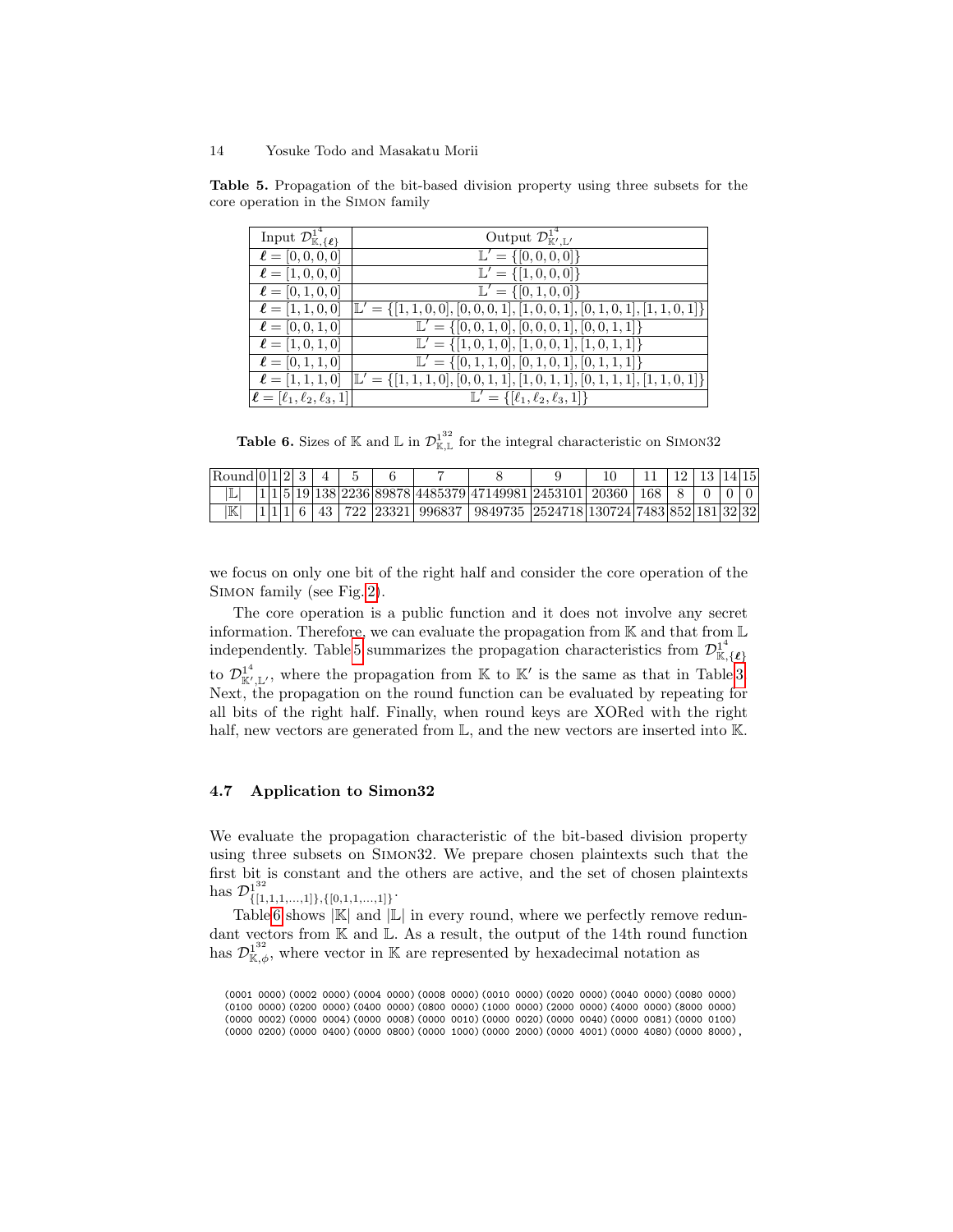and  $\phi$  denotes the empty set. This division property means that the output of the 14th round function takes the following integral property

(????,????,????,????, ?b??,????,b???,???b),

where balanced and unknown bits are labeled as b and ?, respectively. In the Simon family, we can easily get a 15-round integral characteristic from the 14 round one, and this proved integral characteristic is completely the same as the experimental one. Therefore, we conclude that the experimental characteristic is not probabilistic characteristic, and it works for all keys.

#### 4.8 Application to Simeck32

Simeck was recently proposed in [\[19\]](#page-19-15), and its round function is very similar to that of SIMON. Let  $(L_i, R_i)$  be the output of the *i*th round function, and it is calculated as

 $(L_i, R_i) = (L_{i-1} \wedge L_{i-1}^{\ll 5}) \oplus L_{i-1}^{\ll 1} \oplus R_{i-1} \oplus k_i, L_{i-1}).$ 

The rotation number is changed from  $(1, 8, 2)$  to  $(0, 5, 1)$ . Similar to SIMON, Simeck has different parameters according to the block length. Let  $Simec k2n$ be the Simeck block ciphers with  $2n$ -bit block length, where n is chosen from 16, 24, and 32.

We also evaluated the propagation of the bit-based division property using three subsets against Simeck32. As a result, the output of the 14th round function has  $\mathcal{D}_{\mathbb{K},\phi}^{1^{32}}$ , where vectors in K are represented by hexadecimal notation as

(0001 0000)(0002 0000)(0004 0000)(0008 0000)(0010 0000)(0020 0000)(0040 0000)(0080 0000) (0100 0000)(0200 0000)(0400 0000)(0800 0000)(1000 0000)(2000 0000)(4000 0000)(8000 0000) (0000 0002)(0000 0004)(0000 0008)(0000 0011)(0000 0021)(0000 0030)(0000 0040)(0000 0080) (0000 0100)(0000 0201)(0000 0210)(0000 0220)(0000 0401)(0000 0410)(0000 0420)(0000 0600) (0000 0800)(0000 1000)(0000 2000)(0000 4001)(0000 4010)(0000 4020)(0000 4200)(0000 4400) (0000 8001)(0000 8010)(0000 8020)(0000 8200)(0000 8400)(0000 C000).

This division property means that the output of the 14th round function takes the following integral property

(????,????,????,????, bb??,?bb?,??bb,???b).

Since round keys are XORed after the round function in Simeck, we can trivially get the 15-round integral characteristic. Here,  $2^{31}$  plaintexts are chosen as  $(L_0, F(L_0) \oplus R_0)$ , where the first bit of  $R_0$  is constant and the others are active.

# 5 Provable Security against Integral Cryptanalysis

We introduced the bit-based division property using three subsets in Sect. [4,](#page-9-0) and we proved that this method can find more accurate integral characteristics than those found by the conventional division property. In particular, we showed that the new method can discover the tight characteristic on Simon32. However, a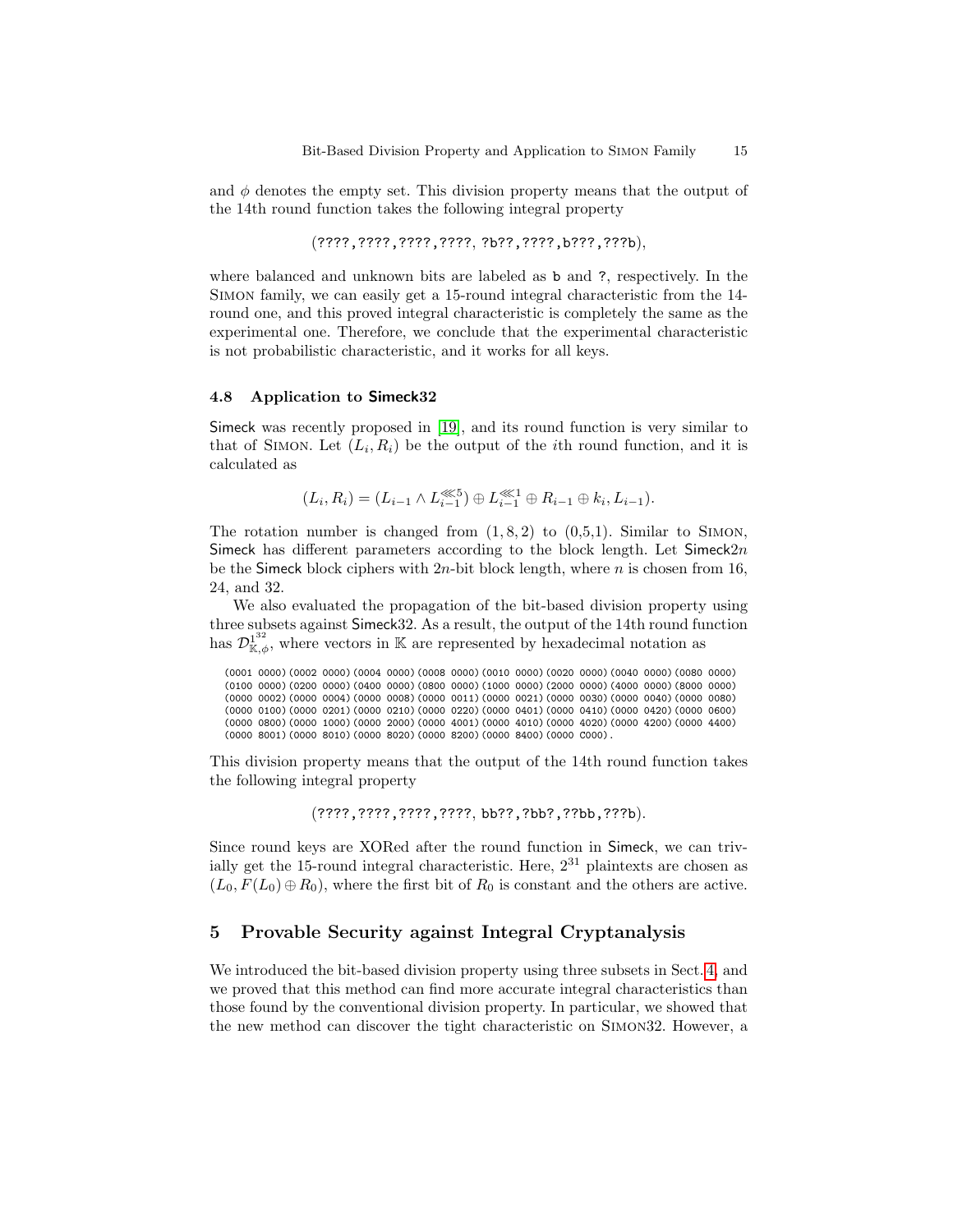#### 16 Yosuke Todo and Masakatu Morii

problem is left about the feasibility, i.e., the propagation of the division property requires much time and memory complexity. For instance, if we want to evaluate the propagation of the division property  $\mathcal{D}_{\mathbb{K}}^{n^m}$ , the time and memory complexity is upper-bounded by  $(n+1)^m$ . Therefore, if the upper bound is too large, e.g.,  $(n+1)^m$ .  $(1)^m \gg 2^{32}$ , it is difficult to evaluate the propagation <sup>[6](#page-15-0)</sup>. In the bit-based division property, the time and memory complexity is upper-bounded by  $2^n$ , where n denotes the block length. Moreover, the bit-based division property using three subsets requires more complexity than that using two subsets. Therefore, we cannot apply the bit-based division property to the Simon family except for Simon32.

## 5.1 Provable Security for Designers

We cannot apply the bit-based division property to the Simon family except for Simon32, but we can show the "provable security" alternatively. When we design new symmetric-key primitives, we have to guarantee the security against several cryptanalyses. Provable security has been discussed in detail for differential and linear cryptanalyses [\[12,](#page-19-16)[13\]](#page-19-17), but such tools do not exist for integral cryptanalysis.

Let  $\mathcal{D}_{\mathbb{K}_i,\mathbb{L}_i}^{\mathbb{L}^m}$  denotes the division property of the output set of the *i*th round function. We want to find R-round integral characteristics. Then, for any  $u$  with  $w(\mathbf{u}) = 1$ , we have to evaluate that there are not  $\mathbf{k} \in \mathbb{K}_R$  satisfying  $W(\mathbf{u}) \succeq \mathbf{k}$ and  $\ell \in \mathbb{L}_R$  satisfying  $W(u) = \ell$ . Therefore, we have to get all vectors in  $\mathbb{K}_R$ and  $\mathbb{L}_R$ , and such vectors are searched by an algorithm like breadth-first search. On the other hand, we want to show that an  $R$ -round integral characteristic cannot exist. Then, it is enough to show that  $\mathbb{K}_R$  has m distinct vectors whose Hamming weight is one, i.e., there is not balanced bits, and such vectors are searched by an algorithm like depth-first search. In our provable security, we aim to get such number of rounds efficiently, and a lazy propagation is useful to find such number of rounds.

Definition 3 (Lazy propagation). Let  $\mathcal{D}^{1^m}_{\mathbb{K}_{i-1},\mathbb{L}_{i-1}}$  be the bit-based division property of the input set of the ith round function. The ith round function is applied, and let  $\mathcal{D}^{1^m}_{\mathbb{R}_i,\mathbb{L}_i}$  be the bit-based division property from the lazy propagation. Then,  $\overline{\mathbb{K}}_i$  is computed from only a part of vectors in  $\mathbb{K}_{i-1}$ , and  $\overline{\mathbb{L}}_i$  always becomes the empty set  $\phi$ .

The lazy propagation first removes all vectors from  $\mathbb{L}_{i-1}$ . Moreover, it only evaluates the propagation from vectors with low Hamming weight in  $\mathbb{K}_{i-1}$  because such vectors are more close to unknown. Therefore, it is more efficiently evaluated than the accurate propagation.

Let us consider the meaning of the lazy propagation. Assuming the input set of the  $(i-1)$ th round function has  $\mathcal{D}_{\mathbb{K}_{i-1},\mathbb{L}_{i-1}}^{\mathbb{1}^m}$ , we get  $\mathcal{D}_{\mathbb{K}_{i},\mathbb{L}_{i}}^{\mathbb{1}^m}$  and  $\mathcal{D}_{\mathbb{K}_{i},\phi}^{\mathbb{1}^m}$  by the

<span id="page-15-0"></span><sup>6</sup> In [\[16\]](#page-19-8), the propagation for MISTY1 was evaluated, and the division property  $\mathcal{D}_{\mathbb{K}}^{7,2,7,7,2,7,7,2,7,7,2,7}$  was used. Then, |K| is upper bounded by  $8^8 \times 3^4 = 1358954496 \approx$  $2^{30.3}$ , and it is feasible.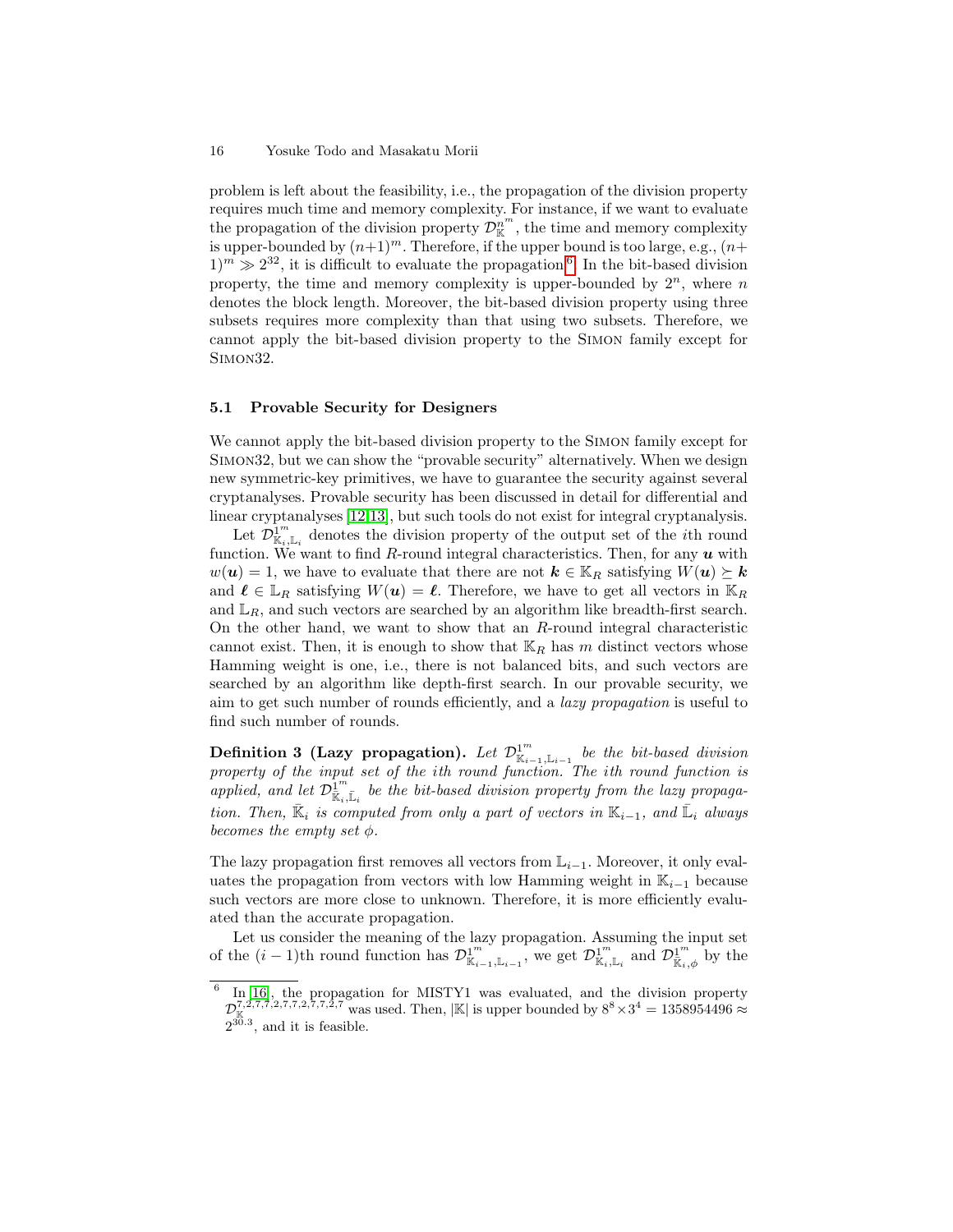| $\#\text{rounds}$ |                | SIMON <sub>48</sub>             |                      | SIMON <sub>64</sub>                 |             | SIMON <sub>96</sub>                 | SIMON <sub>128</sub>                         |                        |  |
|-------------------|----------------|---------------------------------|----------------------|-------------------------------------|-------------|-------------------------------------|----------------------------------------------|------------------------|--|
|                   | $\lim_{w}$ (L, | $\min_w(\overline{\mathbb{K}})$ | $\min_w(\mathbb{L})$ | $\left \min_{w}(\mathbb{K})\right $ | $\min_w(L)$ | $\left \min_{w}(\mathbb{K})\right $ | $\mathrm{N}\mathrm{min}_w(\bar{\mathbb{L}})$ | $\min_{w}(\mathbb{K})$ |  |
|                   | 47             | 48                              | 63                   | 64                                  | 95          | 96                                  | 127                                          | 128                    |  |
|                   | 47             | 48                              | 63                   | 64                                  | 95          | 96                                  | 127                                          | 128                    |  |
|                   | 46             | 47                              | 62                   | 63                                  | 94          | 96                                  | 126                                          | 128                    |  |
| 3                 | 45             | 46                              | 61                   | 62                                  | 93          | 94                                  | 125                                          | 126                    |  |
|                   | 43             | 44                              | 59                   | 60                                  | 91          | 92                                  | 123                                          | 124                    |  |
| 5                 | 40             | 41                              | 56                   | 57                                  | 88          | 89                                  | 120                                          | 121                    |  |
|                   | 35             | 36                              | 51                   | 52                                  | 83          | 84                                  | 115                                          | 116                    |  |

<span id="page-16-1"></span>Table 7. Accurate propagations up to six rounds

accurate propagation and the lazy propagation, respectively. Then, the set of  $\boldsymbol{u}$ that the parity is unknown is represented as

 $\mathbb{S}_{\mathbb{K}} := \{\mathbf{u} \in (\mathbb{F}_2)^m \mid \text{there are } \mathbf{k} \in \mathbb{K}_i \text{ satisfying } W(\mathbf{u}) \succeq \mathbf{k}\}.$ 

On the other hand,  $\mathbb{S}_{\bar{\mathbb{K}}_i}$  cannot completely represent the set of  $\boldsymbol{u}$  that the parity is unknown. However,  $\mathbb{S}_{\bar{\mathbb{K}}_i} \subseteq \mathbb{S}_{\mathbb{K}_i}$  always holds.

Next, we repeat the lazy propagation, and we assume that  $\mathcal{D}_{\overline{\mathbb{R}}_{i+1},\phi}^{1^m}$  is propagated from  $\mathcal{D}^{1^m}_{\mathbb{K}_i,\phi}$  by the lazy propagation. Similarly, assuming that  $\mathcal{D}^{1^m}_{\mathbb{K}_{i+1},\mathbb{L}_{i+1}}$  is the division property from  $\mathcal{D}_{\mathbb{K}_i,\mathbb{L}_i}^{1^m}$  by the accurate propagation,  $\mathbb{S}_{\bar{\mathbb{K}}_{i+1}} \subseteq \mathbb{S}_{\mathbb{K}_{i+1}}$  always holds because  $\mathbb{S}_{\bar{\mathbb{K}}_i} \subseteq \mathbb{S}_{\mathbb{K}_i}$ . Therefore, if the lazy propagation creates  $\mathcal{D}^{1^m}_{\bar{\mathbb{K}}_R,\phi}$ , where  $\bar{\mathbb{K}}_R$  has m distinct vectors whose Hamming weight is one, the accurate propagation also creates the same m distinct vectors in the same round.

## 5.2 Application to Simon Family

We evaluate the lazy propagation of the bit-based division property on Simon48, Simon64, Simon96, and Simon128. Here, we only evaluate integral characteristics when they use chosen plaintexts that only one bit of the left half is constant and the other bits are active. We calculate the accurate propagation up to 6 rounds<sup>[7](#page-16-0)</sup> Table [7](#page-16-1) shows  $\min_w(\mathbb{L})$  and  $\min_w(\mathbb{K})$  in the accurate propagation of  $\mathcal{D}^{1^{2n}}_{\mathbb{K},\mathbb{L}}$  up to 6 rounds, where  $\min_w(\mathbb{L})$  and  $\min_w(\mathbb{K})$  are calculated as

$$
\min_{w}(\mathbb{K}) = \min_{\mathbf{k} \in \mathbb{K}} \left( \sum_{i=1}^{2n} w(k_i) \right), \quad \min_{w}(\mathbb{L}) = \max_{\mathbf{\ell} \in \mathbb{L}} \left( \sum_{i=1}^{2n} w(\ell_i) \right).
$$

From the 7th round function, we repeat the lazy propagation. We first remove all vectors from L, and then the bit-based division property is represented as  $\mathcal{D}_{\mathbb{K},\phi}^{1^{2n}}$ , where  $\phi$  denotes the empty set. Moreover, we remove vectors with high Hamming weight from K. Table [8](#page-17-0) shows the lazy propagation of the bit-based

<span id="page-16-0"></span><sup>7</sup> In our implementation, we could not calculate the accurate propagation up to 7 rounds because of the limitation of the memory size.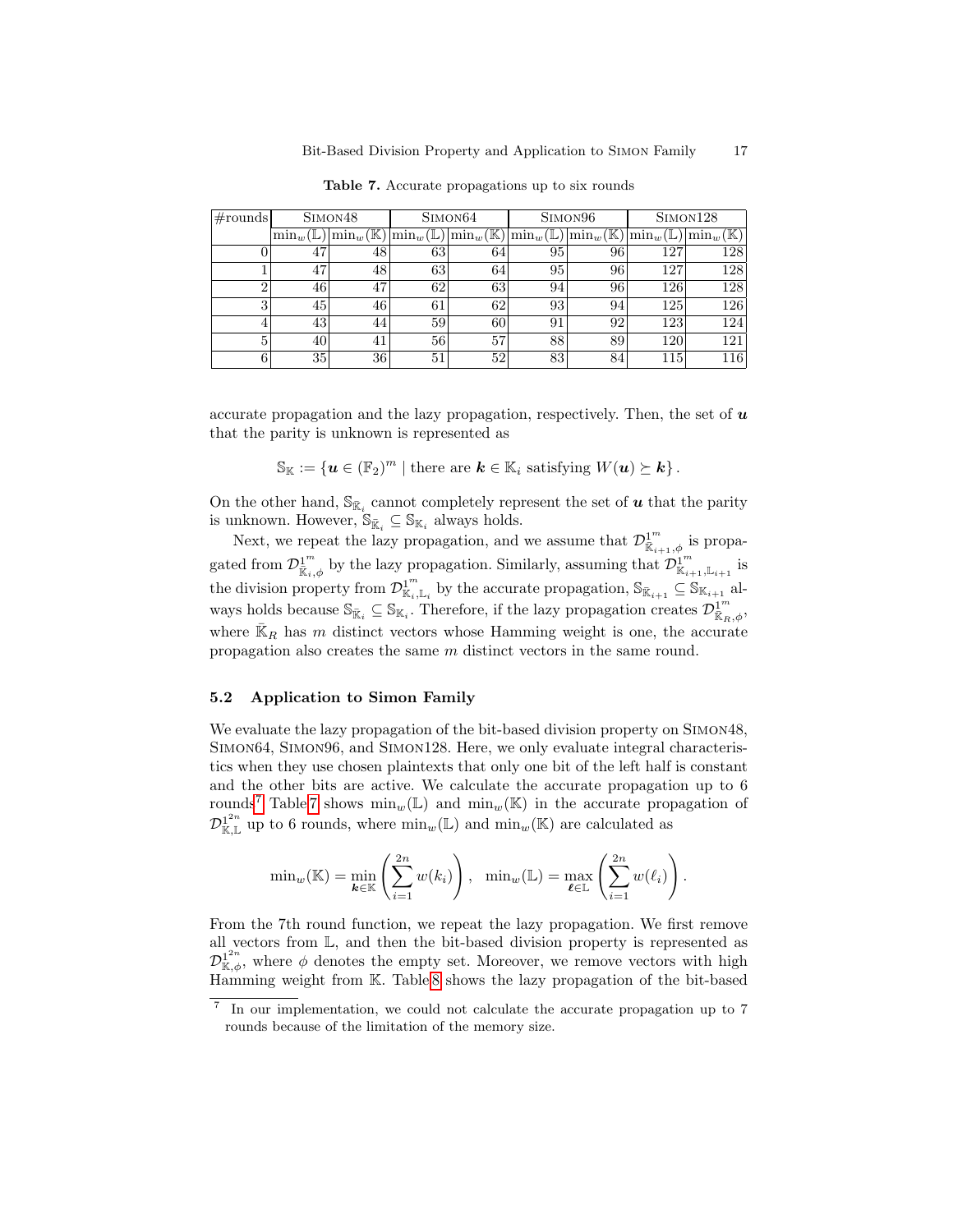<span id="page-17-0"></span>

| $\#\text{rounds}$ | SIMON <sub>48</sub> |                | SIMON <sub>64</sub> |                | SIMON <sub>96</sub>                                                                                                                                |             | SIMON <sub>128</sub> |                 |  |
|-------------------|---------------------|----------------|---------------------|----------------|----------------------------------------------------------------------------------------------------------------------------------------------------|-------------|----------------------|-----------------|--|
|                   |                     |                |                     |                | $\min_w(\mathbb{K})$ Limit $\left \min_w(\mathbb{K})\right $ Limit $\left \min_w(\mathbb{K})\right $ Limit $\left \min_w(\mathbb{K})\right $ Limit |             |                      |                 |  |
| $\overline{7}$    | 30 <sup>1</sup>     | 33             | 46                  | 61             | 78                                                                                                                                                 | 81          | 110                  | 113             |  |
| 8                 | 20                  | 23             | $35\,$              | 38             | 68                                                                                                                                                 | 71          | 100                  | 103             |  |
| 9                 | 11                  | 14             | 23                  | 26             | $55\,$                                                                                                                                             | 57          | 87                   | $\overline{88}$ |  |
| 10                | $\overline{7}$      | 10             | 13                  | 15             | 40                                                                                                                                                 | 41          | 71                   | $\overline{71}$ |  |
| 11                | 5                   | 8              | 9                   | 10             | 27                                                                                                                                                 | 28          | 59                   | 59              |  |
| 12                | 3                   | 8              | 6                   | 8              | 17                                                                                                                                                 | 17          | 42                   | $\overline{42}$ |  |
| 13                | $\overline{2}$      | 5              | $\overline{4}$      | $\overline{7}$ | 11                                                                                                                                                 | 11          | 32                   | $\overline{32}$ |  |
| 14                | $\overline{2}$      | 3              | 3                   | $\overline{7}$ | 8                                                                                                                                                  | 9           | 21                   | $\overline{21}$ |  |
| 15                | 1                   | $\overline{2}$ | $\overline{2}$      | 7              | 5                                                                                                                                                  | 6           | 15                   | $15\,$          |  |
| 16                | 1(u)                | $\mathbf{1}$   | $\overline{2}$      | 4              | 4                                                                                                                                                  | 6           | 10                   | $\overline{10}$ |  |
| 17                |                     |                | $\mathbf{1}$        | 3              | 3                                                                                                                                                  | 6           | 8                    | 8               |  |
| 18                |                     |                | 1                   | 1              | $\overline{2}$                                                                                                                                     | 6           | 5                    | 6               |  |
| 19                |                     |                | 1(u)                | $\mathbf{1}$   | $\overline{2}$                                                                                                                                     | 6           | 4                    | 6               |  |
| 20                |                     |                |                     |                | 1                                                                                                                                                  | 6           | 3                    | 6               |  |
| 21                |                     |                |                     |                | 1                                                                                                                                                  | 6           | $\overline{2}$       | $\overline{6}$  |  |
| 22                |                     |                |                     |                | 1                                                                                                                                                  | 6           | $\overline{2}$       | 6               |  |
| 23                |                     |                |                     |                | 1                                                                                                                                                  | 1           | $\overline{2}$       | $\overline{6}$  |  |
| 24                |                     |                |                     |                | 1(u)                                                                                                                                               | $\mathbf 1$ | 1                    | $\,6$           |  |
| 25                |                     |                |                     |                |                                                                                                                                                    |             | 1                    | 6               |  |
| 26                |                     |                |                     |                |                                                                                                                                                    |             | 1                    | 6               |  |
| 27                |                     |                |                     |                |                                                                                                                                                    |             | 1                    | $\,6$           |  |
| 28                |                     |                |                     |                |                                                                                                                                                    |             | 1(u)                 | $\mathbf 1$     |  |

Table 8. Lazy propagation of the bit-based division property for the Simon family

division property  $\mathcal{D}_{\mathbb{K},\phi}^{1^{2n}}$ , where we only store vectors  $\mathbf{k} \in \mathbb{K}$  satisfying

$$
\min_{w}(\mathbb{K}) \le \sum_{i=1}^{2n} w(k_i) \le \text{Limit.}
$$

Here, u means that the K has  $2n$  distinct vectors whose Hamming weight is one, and then, we simply say that the propagation reaches the unknown.

Even if there is a vector  $k \in \mathbb{K}$  satisfying Limit  $\langle \sum_{i=1}^{2n} w(k_i), \rangle$  we do not evaluate the propagation from the  $k$ . Therefore, if the propagation from the removed vector  $k$  immediately reaches the unknown, there is a gap between the accurate propagation and the lazy propagation. However, if the lazy propagation reaches the unknown in a specific number of rounds, the accurate propagation at least reaches the unknown in the same number of rounds. Therefore, the lazy propagation is not useful for attackers, but it guarantees the number of rounds that the bit-based division property cannot find integral characteristics.

As a result, the lazy propagation shows that 16-, 19-, 24-, and 28-round Simon48, 64, 96, and 128 probably do not have integral characteristics, respectively. However, we can get  $(r + 1)$ -round integral characteristics from r-round integral characteristics because round keys are XORed after the round function.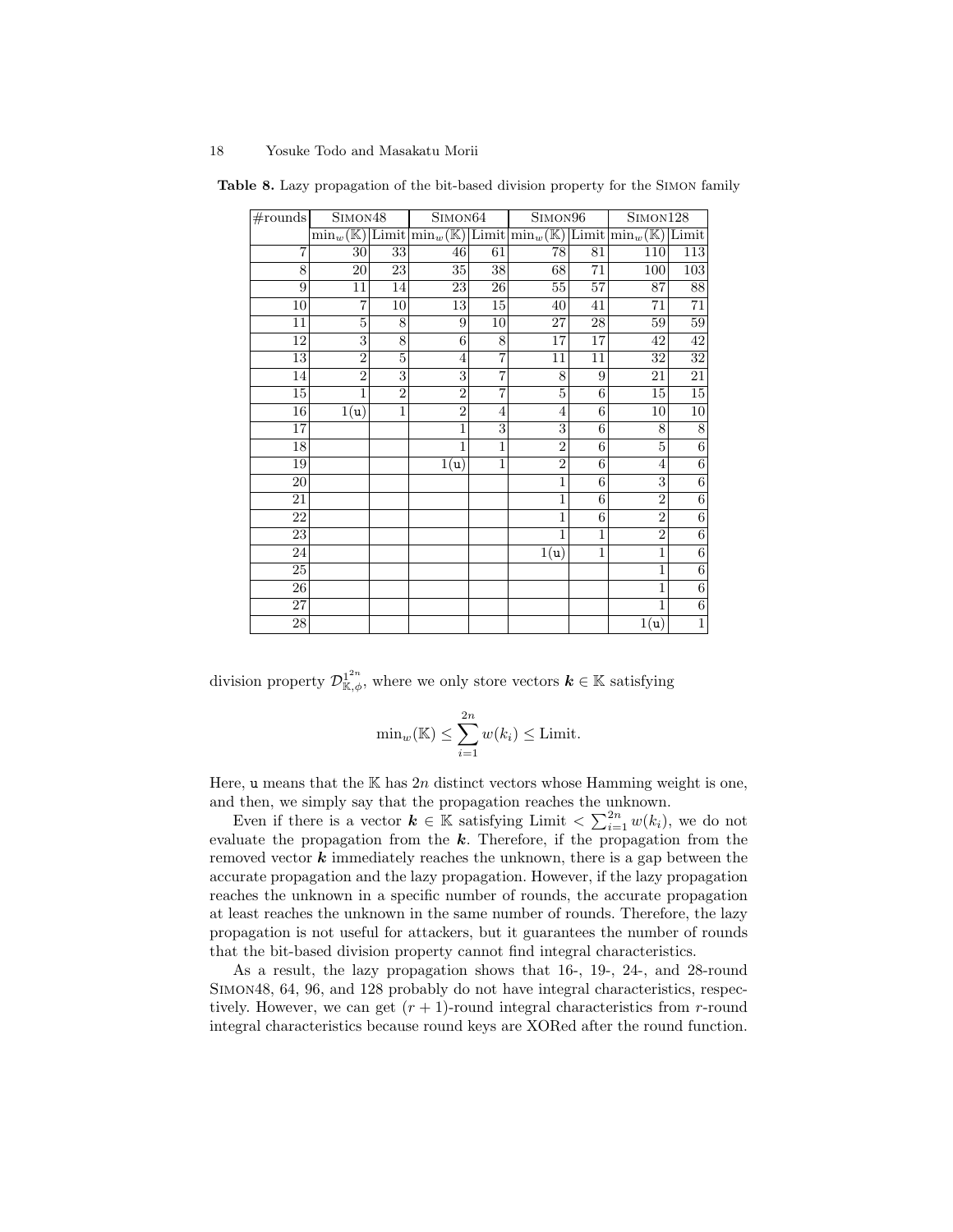Therefore, we expect that 17-, 20-, 25-, and 29-round Simon48, 64, 96, and 128 probably do not have integral characteristics, respectively.

#### 5.3 Characteristics that Bit-Based Division Property cannot Find

We consider characteristics that the bit-based division property cannot find. Our provable security supposes that all round keys are randomly and secretly chosen. However, practical ciphers generate round keys from the secret key using the key scheduling algorithm. Therefore, our provable security does not suppose integral characteristics that exploit the key scheduling algorithm.

 $\bigoplus_{\bm{x}\in\mathbb{X}}\pi_{\bm{u}}(\bm{x})$ , and divide the set of  $\bm{u}$  into three subsets. Then, the propaga-The bit-based division property using three subsets focuses on the parity tion simply regard  $\bigoplus_{\bm x\in\mathbb X}\pi_{\bm u_1}(\bm x)\oplus\pi_{\bm u_2}(\bm x)$  as unknown if either  $\bigoplus_{\bm x\in\mathbb X}\pi_{\bm u_1}(\bm x)$  or  $\bigoplus_{\bm x\in\mathbb X}\pi_{\bm u_2}(\bm x)$  is unknown. For instance, if  $\bigoplus_{\bm x\in\mathbb X}\pi_{\bm u_1}(\bm x)\oplus\pi_{\bm u_2}(\bm x)$  is always  $0$  or 1 although  $\bigoplus_{x\in\mathbb{X}}\pi_{u_1}(x)$  and  $\bigoplus_{x\in\mathbb{X}}\pi_{u_2}(x)$  are unknown, the bit-based division property cannot exploit such property.

# 6 Conclusions

The division property is a useful technique to find integral characteristics, but it has not been applied to non-S-box-based ciphers effectively. This paper focused on the bit-based division property. More precisely, this paper proposed a new variant using three subsets. The conventional bit-based division property divides the set of  $u$  into two subsets, but the new variant divides the set of  $u$  into three subsets. The bit-based division property using three subsets can prove that the experimental integral characteristic for Simon32 shown in [\[18\]](#page-19-0) works for all keys. Moreover, we focused on the propagation of the division property. Then, we showed that the lazy propagation is useful to guarantee the security against integral cryptanalyses using the division property. As a result, we showed that 17-, 20-, 25-, and 29-round Simon48, 64, 96, and 128 probably do not have integral characteristics, respectively.

Acknowledgments. The authors would like to thank the anonymous referees for their helpful comments.

# References

- <span id="page-18-2"></span>1. Abed, F., List, E., Lucks, S., Wenzel, J.: Differential cryptanalysis of round-reduced simon and speck. In: Cid, C., Rechberger, C. (eds.) FSE 2014. LNCS, vol. 8540, pp. 525–545. Springer (2014)
- <span id="page-18-0"></span>2. Aumasson, J.P., Jovanovic, P., Neves, S.: Norx v2.0 (2015), submission to CAESAR competition
- <span id="page-18-1"></span>3. Beaulieu, R., Shors, D., Smith, J., Treatman-Clark, S., Weeks, B., Wingers, L.: The SIMON and SPECK families of lightweight block ciphers. IACR Cryptology ePrint Archive 2013, 404 (2013), <http://eprint.iacr.org/2013/404>